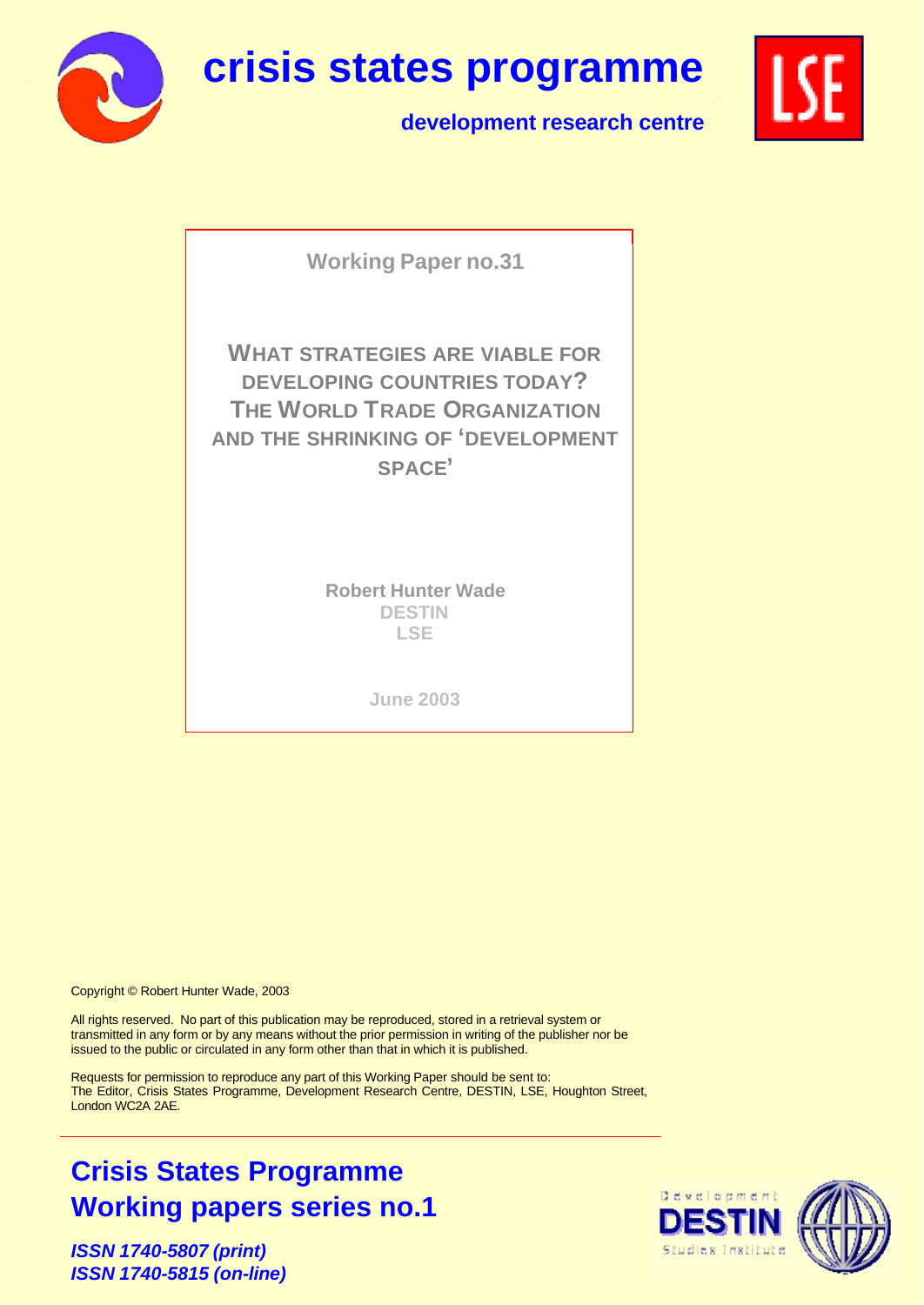#### **Crisis States Programme**

# **What strategies are viable for developing countries today? The World Trade Organization and the shrinking of 'development space'<sup>1</sup>**

### **Robert Hunter Wade Development Studies Institute London School of Economics and Political Science**

#### **Abstract**

l

*The world is experiencing a surge of international regulations aimed at limiting the development policy options of developing country governments. Of the three big agreements coming out of the Uruguay Round – on investment measures (TRIMS), trade in services (GATS), and intellectual property rights (TRIPS) – the first two limit the authority of developing country governments to constrain the choices of companies operating or hoping to operate in their territory, while the third requires the governments to enforce rigorous property rights of foreign (generally Western) firms in the face of 'theft' by domestic firms. Together the agreements make comprehensively illegal many of the industrial policy instruments used in the successful East Asian developers to nurture their own firms, industries and technological capacities. They are likely to lock in the position of Western countries at the top of the world hierarchy of wealth.* 

*The paper describes how the three agreements, in the name of motherhood principles like 'reciprocity' and 'no distortions', constitute a modern version of Friedrich List's "kicking away the ladder". It then outlines some needed changes in the way we think about development and in the role of multilateral organizations. It concludes that the practical prospects for change along these lines are slender, but not negligible.*

Developing countries as a group are being more tightly constrained in their national development strategies by proliferating regulations formulated and enforced by international organizations. These regulations are not about limiting companies' options, as 'regulation' normally connotes. Rather, they are about limiting the options of developing country governments to constrain the options of companies operating or hoping to operate within their borders. In effect, the new regulations are designed to expand the options of developed country firms to enter and exit markets more easily, with fewer restrictions and obligations, and to lock-in their appropriation of technological rents.

Developed country governments, led by the United States and the United Kingdom, $2$  are driving this proliferation of international market-opening and technology-rent-protecting regulations, using multilateral economic organizations, international treaties and bilateral agreements. They have come together to legitimise a level of intrusion into the economies and polities of developing countries hitherto frowned upon by the international community, framing the intrusion in the shape of international agreements. Ironically in view of the common belief that globalization is weakening the power of states to regulate, they are requiring developing country governments to regula te – themselves and their national firms –

<sup>&</sup>lt;sup>1</sup> This paper is awaiting publication in the *Review of International Political Economy*.

<sup>&</sup>lt;sup>2</sup> For an account of the dominance of the G7 (Group of Seven) states inside the WTO see Aileen Kwa, 'Power politics in the WTO', Focus on the Global South, Chulalongkorn University, Bangkok, November 2002.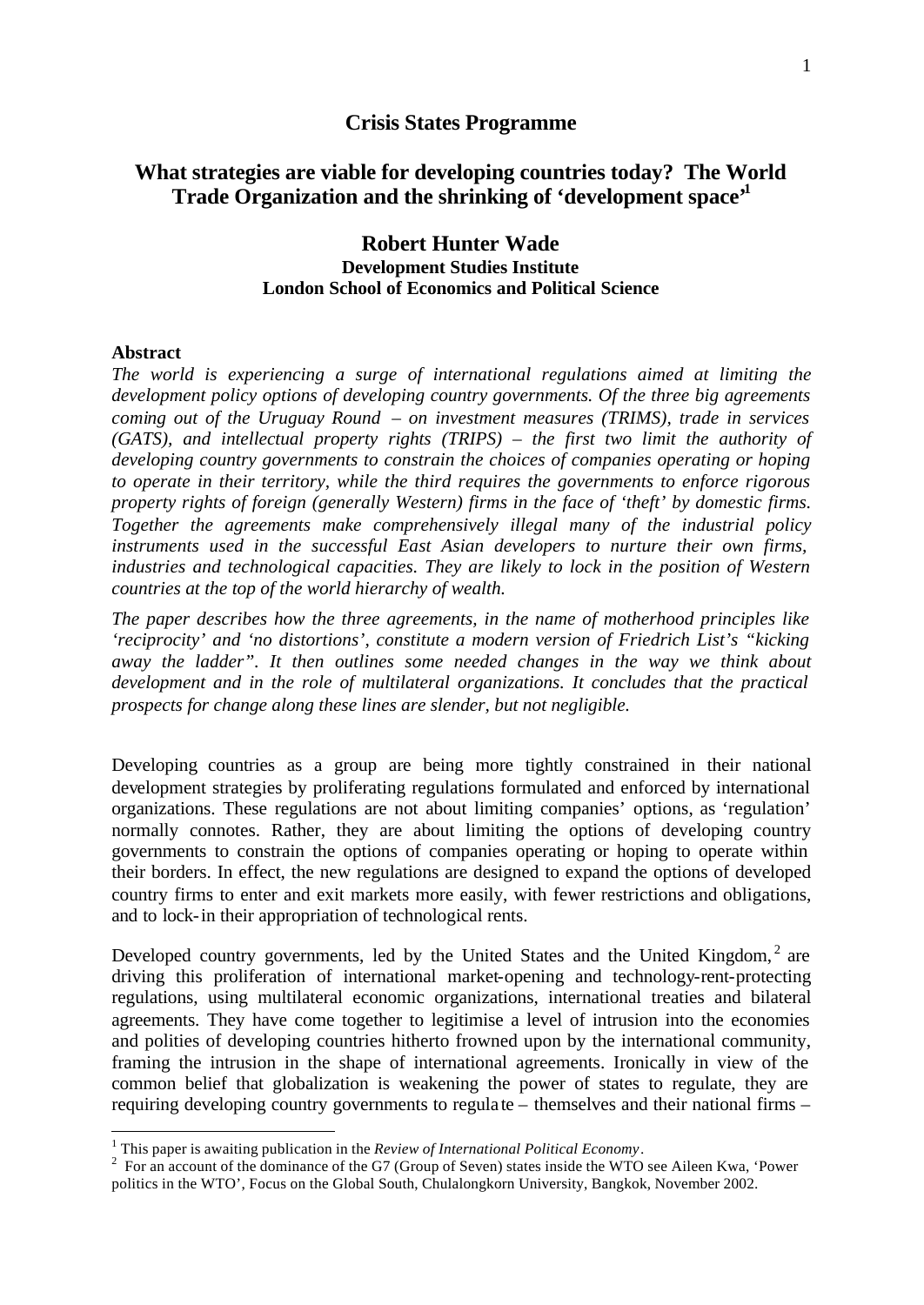more, not less. At the same time the United States and the EU have not followed through on their general commitments to improve market access for developing countries.<sup>3</sup> Both have kept large parts of their economies off the negotiating table.<sup>4</sup>

The net result is that the 'development space' for diversification and upgrading policies in developing countries is being shrunk behind the rhetorical commitment to universal liberalization and privatisation. The rules being written into multilateral and bilateral agreements actively prevent developing countries from pursuing the kinds of industrial and technology policies adopted by the newly developed countries of East Asia and by the older developed countries when they were developing, policies aimed at accelerating the 'internal' articulation of the economy (about which more below). At the same time, developed country tariff escalation in sectors of interest to developing country exporters limits their export growth and their rise up the value chain.<sup>5</sup> All this constitutes a shrinkage not only of development space, but also of 'self-determination' space. It ties the hands of developing country governments 'forever' to the North's interpretation of a market opening agenda ("you open your markets and remove restrictions on incoming investment, in return for [promises of] improved access to our markets").

Here I shall show how the main international agreements from the Uruguay Round – TRIPS, TRIMS and GATS – systematically tip the playing field against developing countries. The agreements do not do for developing countries what their sponsors, the G7 states (Group of Seven major economies), say they will do, and they do help to lock in the economic, political and military dominance of these and other states in the core of the world economy. Why does this matter? Partly for moral reasons. I describe a system in which bargains are struck between strong players and weak players. They each need – see advantage in having – the cooperation of the others, so they reach agreements. But to the extent that bargaining is steered by morality, the balance of advantage in the agreements depends on which of two moralities prevails. One is the a-bit-better-than-the-jungle morality of 'tit-for-tat', or reciprocity, which sanctions that the agreements reflect relative bargaining strengths; thus the strong do best. The second is the all-men-are-brothers morality, which says that the strong have a duty to restrain themselves to help the weaker. This is the morality behind the decision of early 20th century British judges to give trade unions legal privileges in order to force a degree of restraint on the part of employers. In what follows I bring out the extent to which the recent round of World Trade Organisation (WTO) agreements on intellectual property, investment, and trade in services expresses the a-bit-better-than-the-jungle morality, and show the implications of applying the all-men-are-brothers morality.

But the basis for not accepting the present agreements is not only moral. The case for 'development space' also rests on the costs to the world, including the citizens of the prosperous democracies, of making the creation of dynamic capitalisms in the non-core zone of the world economy even more difficult than it has been to date. The fear of the social instability caused by the unrestrained power of employers over employees drove the decision of those early 20th century British judges to choose the second morality over the first.

 $3$  These commitments were made in the Uruguay Round of 1986-94, and re-made in the Doha agreement of November 2001 to start a new round of multilateral trade talks.

<sup>&</sup>lt;sup>4</sup> The United States has raised its agricultural and steel subsidies since the Doha agreement, and is more likely to raise trade barriers for textiles and garments, footwear, and several farm products than to lower them. These are sectors that are vulnerable to import competition from developing countries and important for the US political support system. The EU deploys protection about as much as the US, and has flouted its Doha commitments even more blatantly than the US by failing to commit to a timetable for reducing its subsidies.

<sup>&</sup>lt;sup>5</sup> Tariff escalation refers to higher tariffs on imports of more highly processed commodities.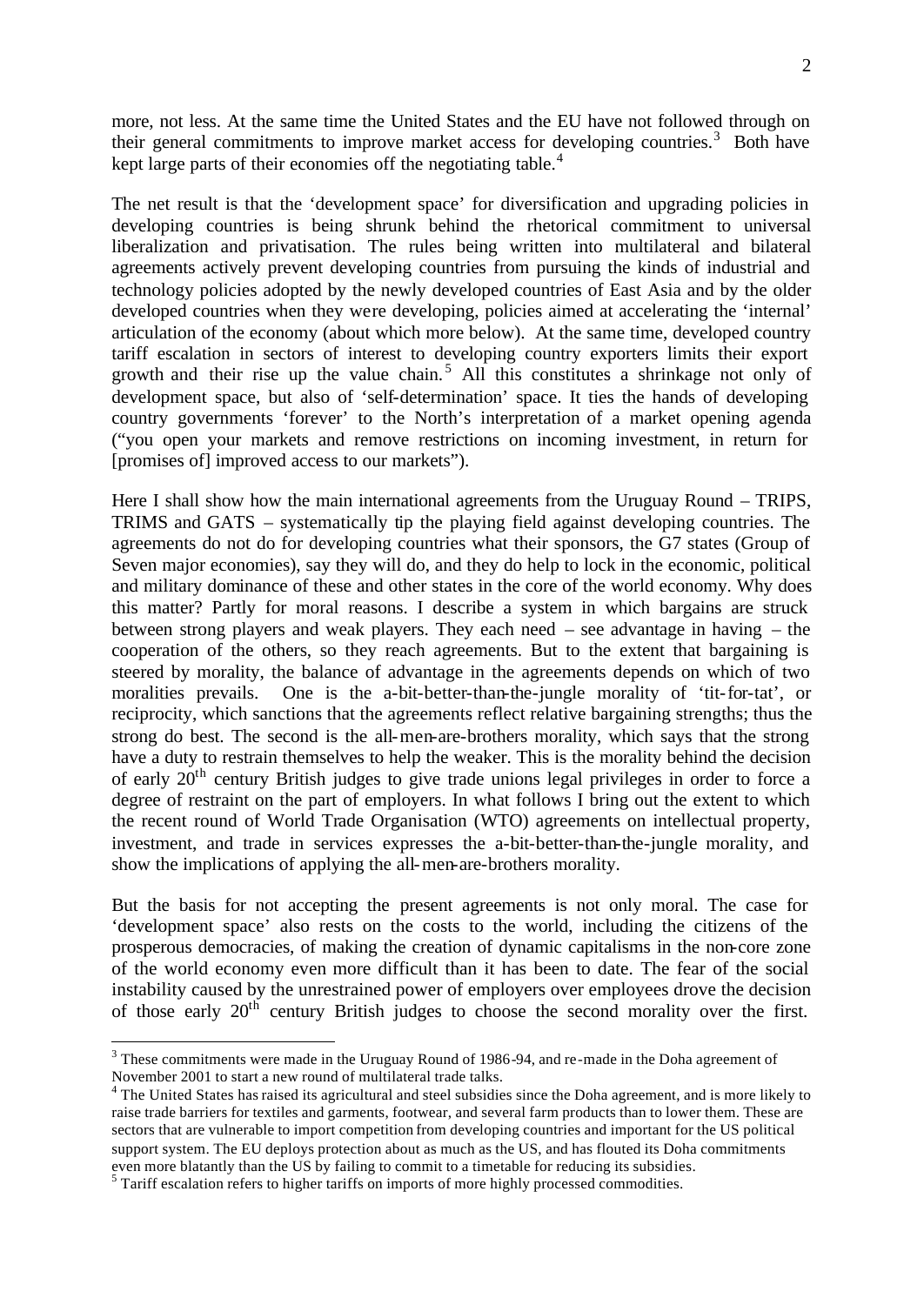Developed world policy makers would do well to keep this precedent in mind. Globalization erodes the insulation of the North from the responses to poverty, inequality and subordination in the South – including migration, imploding states, civil wars, religious fundamentalism, and destruction of symbols of the structure of domination.

#### **Shrinking the Development Space 1: The TRIPS agreement**

The Agreement on Trade-related Aspects of Intellectual Property Rights (TRIPS) was forged in the course of the Uruguay Round (1986-1994), and entered into operation in 1994.<sup>6</sup> It covers protection of trademarks, copyrights, industrial designs, data secrets, and patents (on drugs, electronic and mechanical devices, etc.) The big two are copyrights and patents. The agreement seems innocent enough. Under patents, all it does is to oblige WTO members to introduce minimum standards for intellectual property protection, and it provides a dispute resolution and enforcement mechanism. The minimum standards include: limits on states' abilities to deny patents to certain types of products; a period of 20 years for all patents (many countries granted patents for shorter periods); and limits on states' flexibility in the use of technologies or products patented in their territory, including states' ability to insist on compulsory licensing. <sup>7</sup>

The agreement handicaps developing countries through both economic and political mechanisms.

#### *TRIPS Economic Handicaps*

l

The economic handicaps operate through the market for knowledge. The North is a net producer of patentable knowledge, the South a net consumer. Even in the case of Mexico, an advanced developing country and member of the OECD, domestic residents made only 389 patent applications in 1996, compared to over 30,000 from foreign residents.<sup>8</sup> TRIPS raises the price of patentable knowledge to consumers, and so raises the flow of rents from South to North. According to World Bank estimates, US companies would pocket an additional net \$19 billion a year in royalties from full application of TRIPS. They own many patents in many countries required to tighten intellectual property protection, while TRIPS does not require tightening of US patent law.

TRIPS defenders say that the higher returns to knowledge generation in the North will yield even more innovation, which will diffuse, to the South. There is no credible evidence that this is the case.<sup>9</sup> In the case of copyright, tougher copyright protections raise the cost of scientific publications. Research libraries around the world paid out 66 percent more for scientific monographs in 2001 than they did in 1986 and got 9 percent fewer monographs for their money, and paid out 210 percent more for 5 percent fewer periodicals. These price escalations widen the North/South gap in access to scientific knowledge.

 $6$  The section on TRIPS is co-written with Kenneth Shadlen; see his 'Patents and public health: developing countries and the WTO', typescript, DESTIN, LSE, November 2002.

 $7$  Compulsory licensing laws allow states to sidestep patents, to insist that a firm holding a patent on a technology or product of general importance license it to other firms.

<sup>&</sup>lt;sup>8</sup> 'Intellectual property: balancing incentives with competitive access', in *Global Economic Prospects 2002*, The World Bank, Washington DC, 2002, p.136.

<sup>9</sup> Elhanan Helpman, 'Innovation, imitation, and intellectual property rights', *Econometrica*, 61, 6 November, 1993, pp.1247-1280.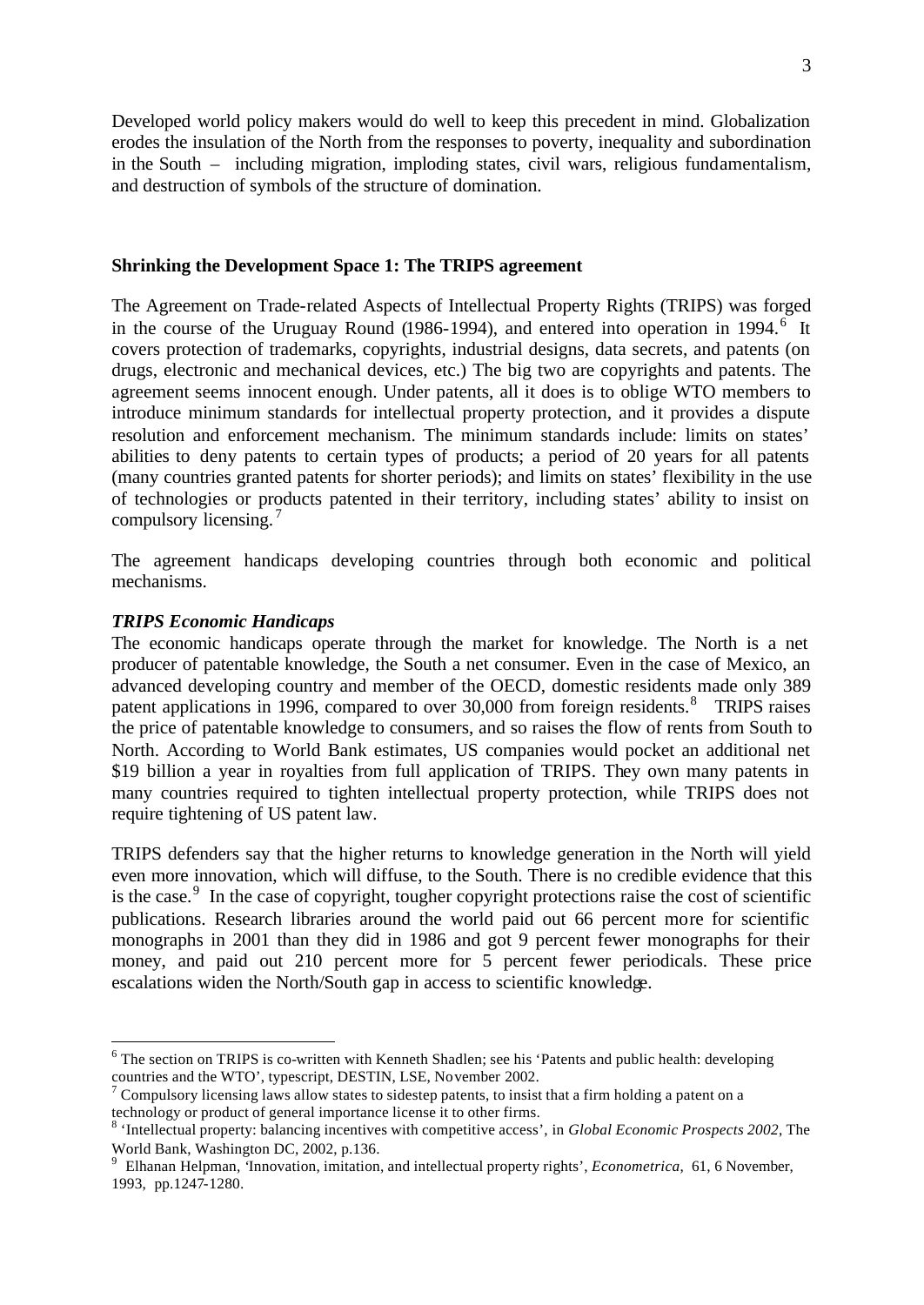But it is not just a matter of the rising cost of knowledge in relation to the not-rising ability to pay of the South. It is also that as most natural science research is being privatised, less and less research is being done on issues from which the researchers and right holders are unlikely to receive a significant economic pay-off. This includes many problem areas of primary interest to populations in developing countries.

#### *TRIPS Political Handicaps*

l

The political handicaps operate through two main mechanisms. First, developing countries' rights and developed countries' obligations are unenforceable*,* while developing countries' obligations and developed countries' rights are enforceable. On paper, the rights and obligations of members look to be balanced between patent-holding (developed) and patentusing (developing) countries. In practice the agreement is skewed in favour of the developed countries, because of the difference in enforceability.

For example, the developing countries have a wide array of obligations about what they allow to be patented and how they treat and enforce patents. If they do not meet their obligations they may be taken to the dispute settlement mechanism (DSM) of the WTO. The developed countries supposedly have obligations too, directed at ensuring that their governments and firms do provide technology to developing countries. But the agreement gives no recourse: nothing happens if they do not meet their obligations. No developing country has taken a developed country to the dispute settlement mechanism for not transferring technology. Why not? Because the costs of mounting a case are high for a developing country, the U.S. and the EU may threaten reprisals, and the obligations of developed countries with regard to technology transfer and everything else are vague. <sup>10</sup>

The second political mechanism is the use of the TRIPS' standards by the US and EU as merely the starting point for negotiating even tougher "TRIPS-plus" standards of patent protection in bilateral trade and investment treaties (although the agreement's minimum standards are themselves typically much tougher in favour of patent holders than developing countries had in place before the agreement).<sup>11</sup> This will give the developing countries even less protection under TRIPS than they have already.

Developing country representatives have argued for years that TRIPS must be revisited. The response from the US and EU has been, "We are happy to renegotiate, but there can be no change between [a favourite phrase] the balance of rights and obligations struck in the Uruguay Round." This is a good wheeze – because the developed countries effectively placed themselves under no obligations in the TRIPS agreement.

Indeed, the US has been active in trying to re-open the TRIPS negotiations – so as to secure even stronger protections for intellectual property. But in the face of developing country

 $10$  For example, the TRIPS agreement gives a precise and narrow scope for states to limit patent rights for public purposes (for example, to limit patents on community knowledge), but gives wide and vaguely-defined scope for granting private patent rights (for example, over naturally-occurring micro-organisms and micro-biological processes). So a state that refuses to allow patenting of micro-organisms is liable to a complaint, whereas a state whose firms take out patents on community knowledge in another country is not.

<sup>&</sup>lt;sup>11</sup> For example, the draft bilateral treaties (such as those with Singapore, Chile, Jordan, the Free Trade Area of the Americas [FTAA] negotiating text) further reduce exceptions to patentability, further limit the other government's ability to sidestep patents with compulsory licenses, and in pharmaceuticals make the other government commit to the same provisions for easy extension of the patent beyond 20 years as in the US. The US in the FTAA negotiations is pressing for patents as the only method for protecting plant varieties.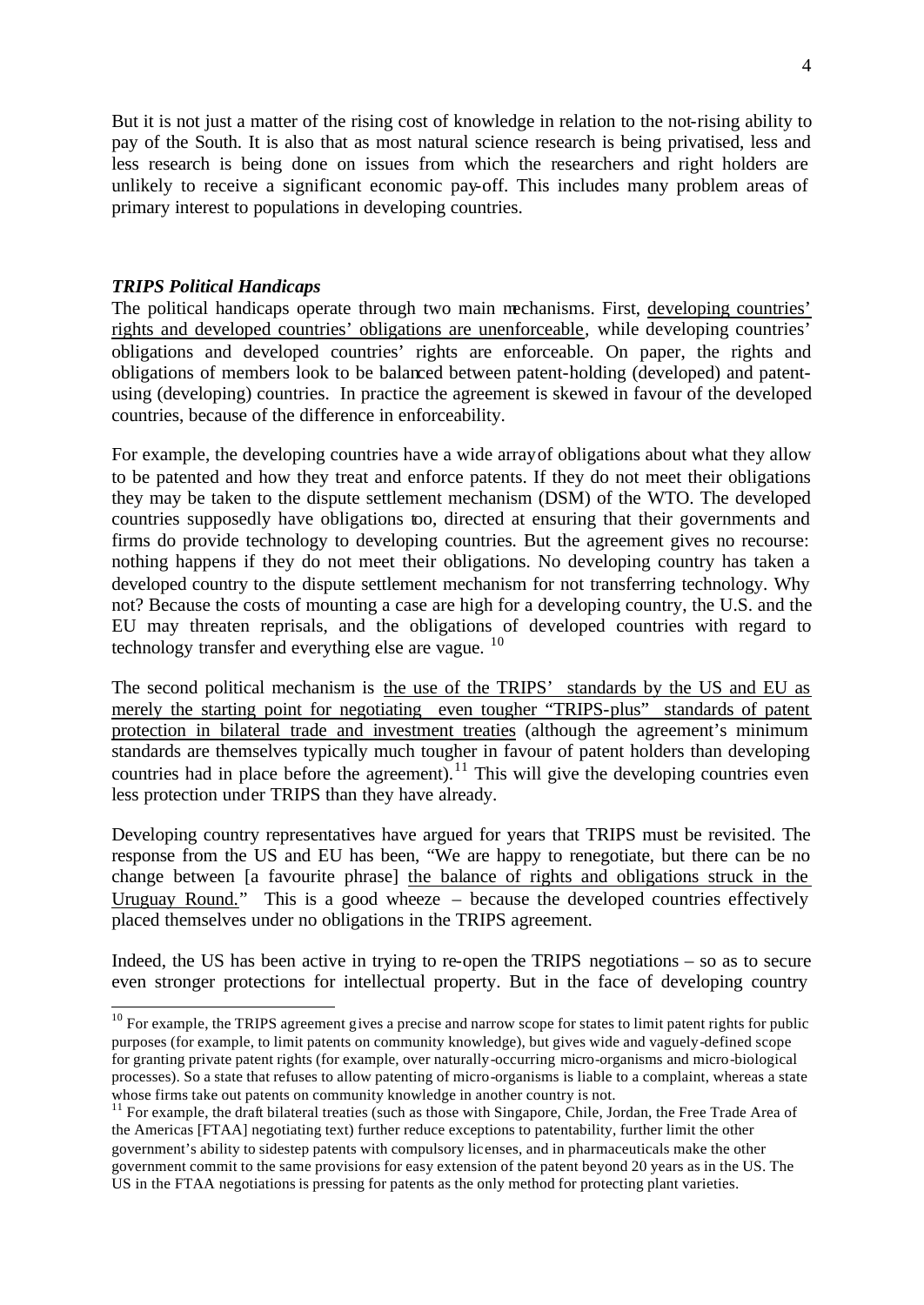resistance it has recently abandoned this strategy, and is relying more on tighter enforcement of the existing rules: making more use of the threat to take a country through the WTO dispute resolution process; more use of TRIPS review procedures to press countries to enforce intellectual property rules; more use of informal bilateral pressure, including threats to withdraw aid and to support rival states in geopolitical disputes, complaints to ministries or prime ministers about unconstructive or "aggressive" ambassadors in Geneva, and sweet deals for those who cooperate; $^{12}$  more intensive monitoring of countries under the US's Super 301 trade sanctions process; and more use of bilateral and regional trade negotiations to require countries to implement even stronger national intellectual property legislation than called for by TRIPs.

#### *Tightening the Noose: Doha and Brazil*

l

Were the negotiations over TRIPS at the Doha Ministerial meeting of the WTO, in 2001, not intended to improve the position of developing countries? The Doha Declaration on "TRIPS and Public Health" is widely understood to have modified TRIPS sufficiently to improve developing countries' access to certain drugs. To this extent it could expand – if developed countries deliver on their promise – developing countries' TRIPS-consistent options in a humanitarian direction. But it does not expand their options in industrial transformation.

Even after the Doha modifications TRIPS leaves in place a much more restrictive environment for technology transfer than the older industrialized countries enjoyed during the early stages of industrialization and the new industrialized countries of East Asia enjoyed during theirs. Recall that Japan, Taiwan, and South Korea were each known as "the counterfeit capital" of the world in their time.<sup>13</sup> And the  $19<sup>th</sup>$  century United States, then a rapidly industrializing country, was known – to Charles Dickens, among many other aggrieved foreign authors – as a bold pirate of intellectual property.<sup>14</sup> In all these cases foreign firms had little legal redress against patent- or copyright-infringers in those countries of the kind that they did have against infringers at home. But today, reverse-engineering, imitation, and many strategies of innovation to develop technology are either outlawed or made significantly more difficult by the high level of patent and copyright protection mandated by TRIPS. Thus, TRIPS raises significant development obstacles for many countries that the earlier developers did not face. These issues were not on the table at Doha.

The nub of the issue is caught in a recent pharmaceuticals dispute between the US and Brazil (which resembles the 1980s dispute between the US and Brazil over computers). Brazil has taken the lead among developing countries in developing domestic capacity to produce HIV/AIDS drugs at low cost. It has thereby helped to avoid a catastrophe on the scale afflicting many African and Asian countries.

<sup>&</sup>lt;sup>12</sup> The scope for sweet deals is enhanced by the 'single undertaking' nature of the WTO. Countries may decide that they have to accept a bad deal on some matters (e.g., TRIPS) in order to get what they want on other issues (e.g., agriculture). US appeals to the agriculture minister may elicit governmental pressure on the Geneva ambassador to give way on TRIPS.

<sup>&</sup>lt;sup>13</sup> Robert Wade, *Governing the Market*, Princeton, NJ: Princeton University Press, 1990 (reprinted 2003), pp.268-269.

<sup>14</sup> Dickens was so angry about American infringement of copyright on *A Christmas Carol* that he toured the United States in 1842 urging adoption of international copyright protection in the long-term interests of American authors. Steve Lohr, 'On intellectual property, U.S. forgets its own past', *International Herald Tribune*, 16 October 2002. Also, Richard Kozul-Wright, 'The myth of Anglo-Saxon capitalism: reconstructing the history of the American state', in Ha -Joon Chang & Robert Rowthorn (eds.), *The Role of the State in Economic Change*, Clarendon Press, Oxford, 1995, pp.81-113; Ha -Joon Chang, *Kicking Away the Ladder: Development Strategy in Historical Perspective*, London: Anthem, 2002.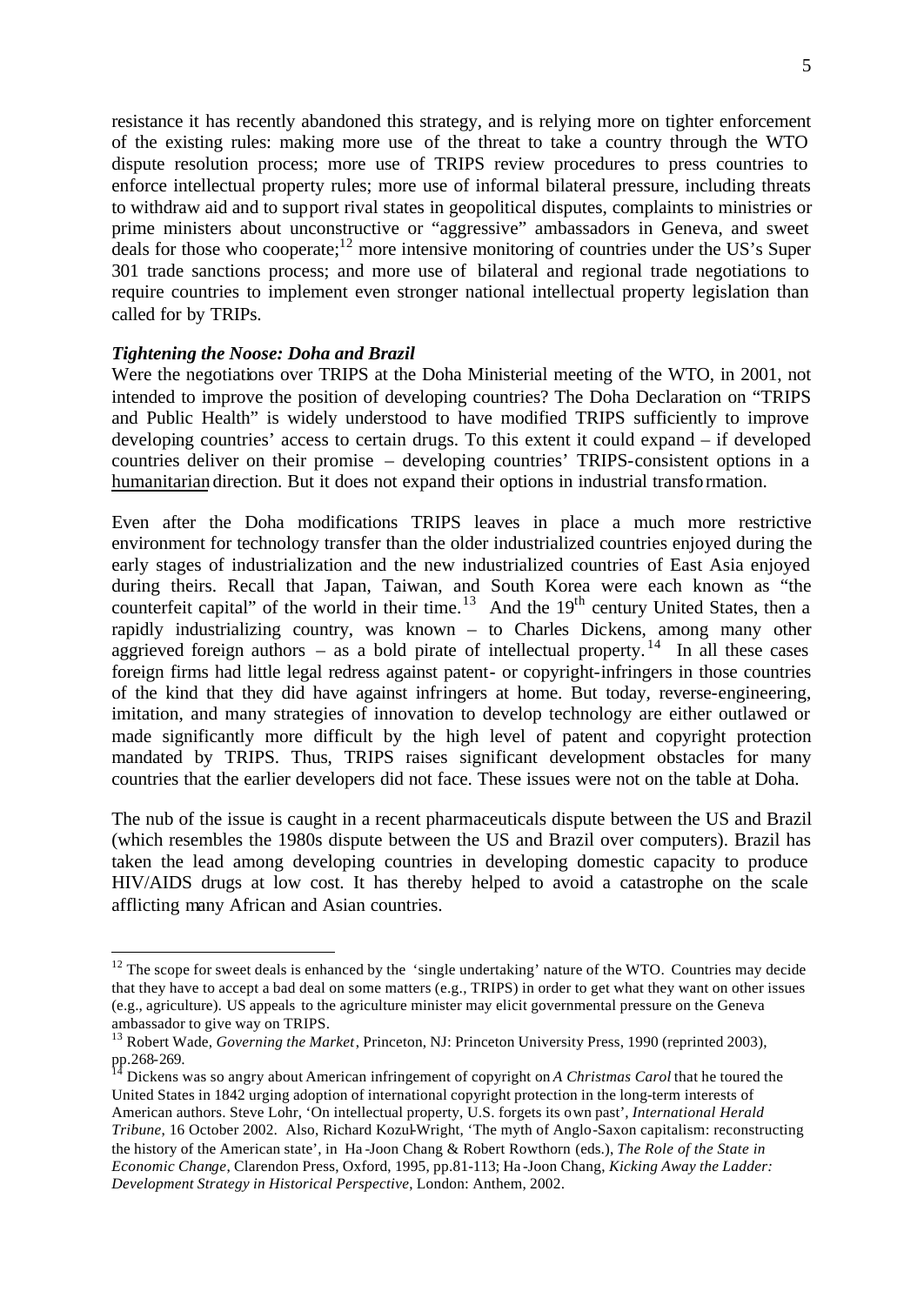Brazil's efforts have generated controversy regarding its intellectual property law. The government has relied on two particular articles of its 1997 industrial property law to advance the fulfilment of its national health objectives. Article 71 authorizes compulsory licenses in the case of national health emergencies – it allows the government to authorize local producers to produce generic drugs needed to fight a national health emergency or to import from a generic producer elsewhere, despite patent protection. This article is generally understood to be consistent with TRIPS. While Brazil has not actually used this law to issue a compulsory license, it has frequently used the threat of a compulsory license to facilitate fairer negotiations with pharmaceutical companies regarding the terms of licensing to Brazilian companies and the prices of drugs in Brazil.

The Brazilian law also contains an article (article 68) that authorizes licenses when manufactured goods are not produced locally. If a foreign company has obtained a patent for a product or process in Brazil but does not establish local production within three years the law authorizes the Brazilian government to license local producers to produce the good (the term of art here is "local working"). This is the "industrial policy" article, with application far beyond pharmaceuticals. By spurring foreign firms to establish local production it contributes to a more developmental foreign investment regime. But it is arguably in violation of TRIPS, and has been strongly opposed by the US.

The US brought a WTO panel dispute against Brazil in 2000. In June 2001 the two countries signed a communiqué announcing the withdrawal of the US challenge, but they also affirmed that the fundamental conflict over Article 68 remains unresolved. The US threatens that if the Brazilians use Article 68 to issue a compulsory license for non-pharmaceutical products (as part of a wider industrial policy) the WTO case would be restarted.

The signal sent to other developing countries is that emulating Brazil's program for distributing AIDS medicines is acceptable, but emulating Brazil's efforts to use intellectual property rights policy as a tool of industrial strategy is not acceptable. This demonstrates the point made earlier, that expanded opportunities for TRIPS-consistent developing country action secured at Doha are for humanitarian relief, not industrial transformation.

#### **Shrinking the Development Space 2: The TRIMS agreement**

The Agreement on Trade-Related Investment Measures (TRIMS), another product of the Uruguay Round, limits the development space of developing countries even more than TRIPS, because it covers a broader swathe of their economic activity. <sup>15</sup> The central point about TRIMS is that it moves trade rules from the principle of 'avoid discrimination' between countries (the 'most favoured nation' principle of the old General Agreement on Trade and Tariffs), to 'avoid trade and investment distortions.' It interprets most 'performance requirements' on foreign firms as distortions, and bans or aspires to ban them.<sup>16</sup>

The TRIMS agreement bans performance requirements related to local content, trade balancing, export requirements, and it also bans requirements on public agencies to procure

<sup>&</sup>lt;sup>15</sup> TRIPS relates mainly to patentable or copyrightable activity.

<sup>&</sup>lt;sup>16</sup> Performance requirements cover not only obligations but also incentives for investors/producers to do certain things. For example, the government might offer a tax incentive in return for a certain proportion of 'local content', locally procured inputs. Or in return for 'trade balancing', exports worth a certain proportion of imports; or exporting a certain proportion of total production; or joint venturing with a local firm.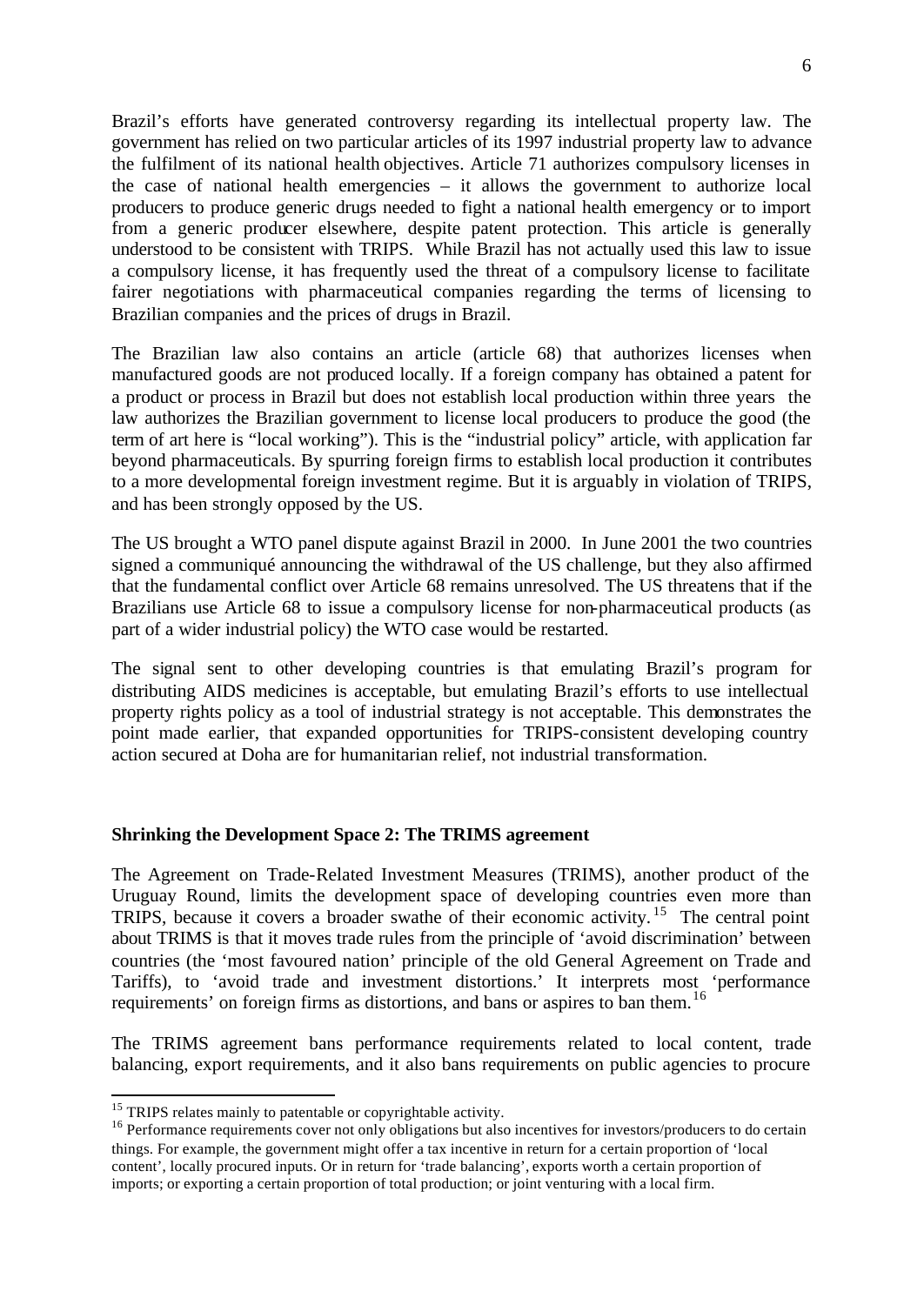goods from local suppliers. A country that tries to impose such requirements can be taken to the Dispute Settlement Mechanism, and will surely loose the case. In theory the complainant (normally the US or the EU) has to provide evidence that the specific requirement is distorting, but in practice the US and the EU do not; they simply assert that such requirements are distorting by definition, and – being dominant actors – their assertions generally prevail.

Moreover the US and the EU want to modify the current TRIMS agreement so as to ban all performance requirements, including for joint venturing, technology transfer, and research and development. At the Doha Ministerial meeting of the WTO in 2001 the US and the EU pressed this agenda, but India and Brazil prevented the ban being approved. However, the language in the relevant part of the current TRIMS is not legally clear, and many developing countries fear that if they do use such non-banned performance requirements the US or the EU will still threaten to take them to the DSM – whose rulings, they have seen, are almost always in favour of the most restrictive interpretation of allowable performance requirements; and the threat to take them to the DSM may well be reinforced by other threats, such as to cut foreign aid, as noted earlier. What is more, states currently negotiating to join the WTO (the 'accession countries') are finding that the rules they are being asked to sign on to are even more restrictive than those for existing members. There is not a standard set of rules.

TRIMS defenders point to the exemption clauses that allow categories of developing countries 'special and differential treatment'. The catch is that the exemptions are defined only in terms of the time period for complying. The time period has to do with administrative and legal handicaps in getting up to speed on TRIMS enforcement. It has nothing to do with the time needed to nurture infant industries, nothing to do with competitiveness. In this fundamental respect the TRIMS agreement narrows the scope of 'special and differential treatment' allowable for developing countries, compared to the scope pre-TRIMS.<sup>17</sup>

#### **Shrinking the Development Space 3: The GATS agreement**

l

The General Agreement on Trade in Services (GATS) also came out of the Uruguay Round, and has been in a new round of intensified negotiations at the WTO since 2000. GATS represents the extension of WTO rules from trade in products to trade in services – including everything from banking, to education, to rubbish collection, tourism, health delivery, water supply and sanitation. 'Trade' includes companies setting up in a foreign country to provide services there, so GATS is also an investment agreement. Foreign investment in services accounts for roughly half of world foreign direct investment, and developing countries have been assured that complying with GATS commitments will boost Foreign Direct Investment (FDI) inflows.

The central thrust of the GATS, as with TRIMS (but not TRIPS), is market liberalization. The articles of the agreement are a list of ways in which governments should not interfere in the market, should not place barriers in the way of service trade between countries; and should not regulate the behaviour of multinational corporations operating in their country.<sup>18</sup> Because

<sup>17</sup> Mari Pangestu, 'Industrial policy and developing countries', in *Development, Trade and the WTO: A Handbook* , World Bank, 2002.

<sup>&</sup>lt;sup>18</sup> 'Out of service: the development dangers of the General Agreement on Trade in Services', World Development Movement, London, March 2002. See further, Chakravarthi Raghavan, *Developing Countries and*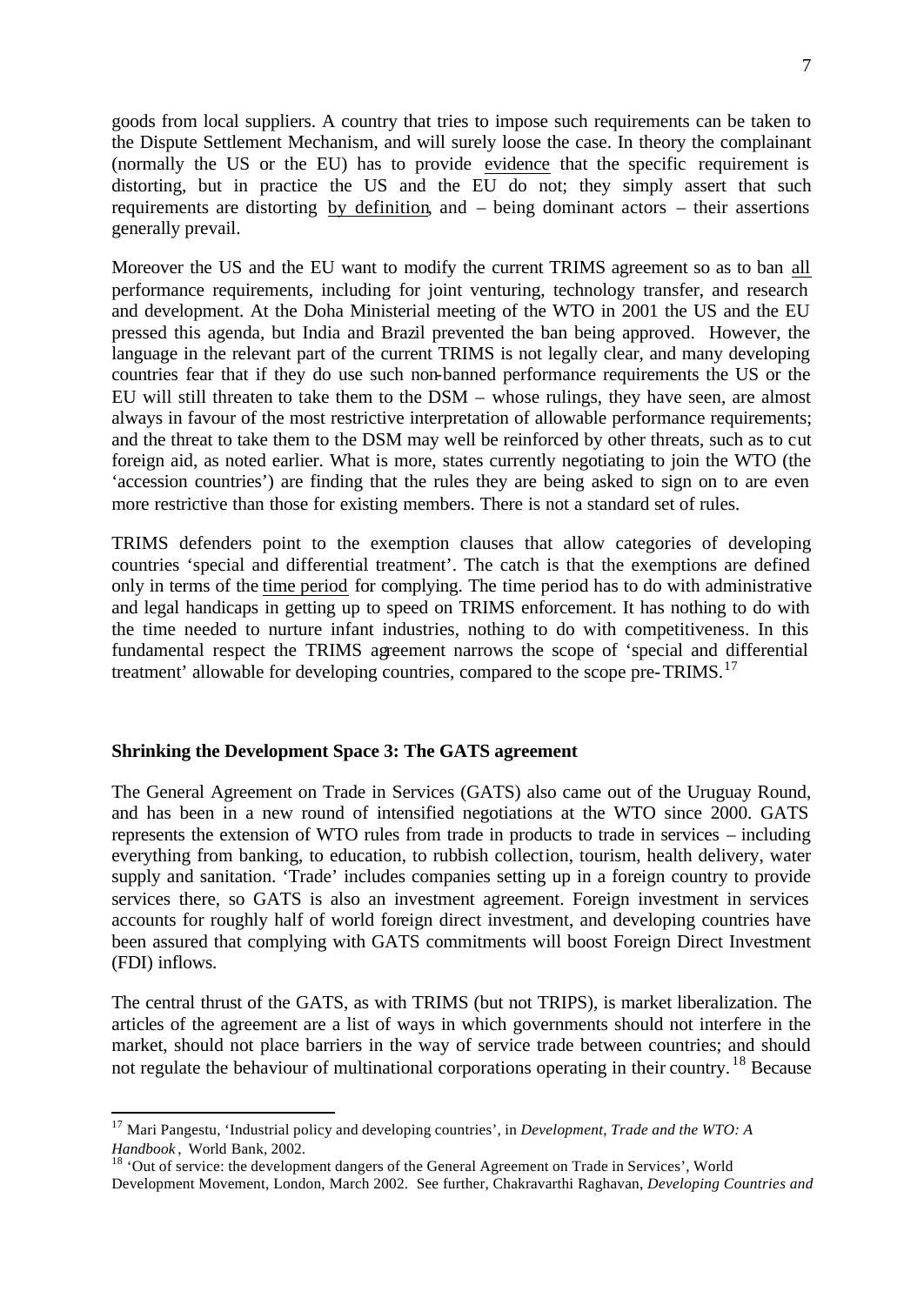the responsibility for affordable provision of public services is fundamental to a government's responsibility to its citizens – to the whole idea of social compact between government and taxpayers – the GATS agreement is intruding even further into domestic political economy than the other two. It makes it next to impossible for developing country governments to protect their own service industries from competition from well-established foreign firms, in the way that virtually all the successful developers have done in the past.

For example, GATS requires 'most favoured nation' treatment, such that a government must treat firms from all WTO members equally.<sup>19</sup> GATS also requires 'national treatment', such that all foreign service providers must be treated at least as well as domestic firms. They cannot be required to use local suppliers, managers or staff, unless local firms are under the same requirement. And GATS requires 'market access', which prevents a government from putting a limit on the number of service suppliers or outlets and on where they operate. All this in the name of fairness.

However, GATS has a larger exemption provision than the other two agreements. Governments can specify limitations on some of the commitments they make in a particular service sector, and hence wall off particular government laws or regulations from GATS. Governments list which sectors and which requirements they wish to exclude (though not all requirements can be excluded – the most favoured nation principle, for example, cannot be excluded in any sector). The presumption is that anything not on their list is subject to the full commitments. In actuality however, this exemption procedure is less than meets the eye. The exemptions have to be signalled at the beginning, because it is almost impossible for governments to get them introduced later. Yet it is also almost impossible to predict what limitations should be put on commitments in advance.

As for the promised benefits to developing countries, a United Nations Conference on Trade and Development (UNCTAD) study concludes, "There is no empirical evidence to link any significant increase in FDI flows to developing countries with the conclusion of GATS.<sup>20</sup> The World Bank reports similar findings. FDI location decisions are much less sensitive to the protections of GATS than they are to factors like physical infrastructure and nests of local support services.

#### **What the new agreements mean for development**

l

The new agreements must be seen in the context of the norms underlying the pre-Uruguay Round regime. At that time the 'development' norm carried some weight in trade negotiations, even if mainly when it could be deployed as a tool of Cold War and postcolonial objectives. The general push towards trade liberalization was conditioned by recognition that developing countries, and particularly least developed countries, needed 'special and differentiated' (S&D) treatment by definition of their being developing countries. The answer to the question, "what do countries need to do (need to be permitted by

*Services Trade: Chasing A Black Cat in a Dark Room, Blindfolded,* Penang: Third World Network, 2002; Scott Sinclair, *Facing the Facts: A Guide to the GATS debate* , Canadian Center for Policy Alternatives, 2002.

<sup>&</sup>lt;sup>19</sup> South Africa's awarding of telecommunication contracts to Malaysian companies on the grounds that they had experience of handling problems of racial access to telephone networks, could be challenged on most favoured nation grounds.

<sup>20</sup> UNCTAD, *A Positive Agenda for Developing Countries: Issues for Future Trade Negotiations*, New York and Geneva, 2000, p.172.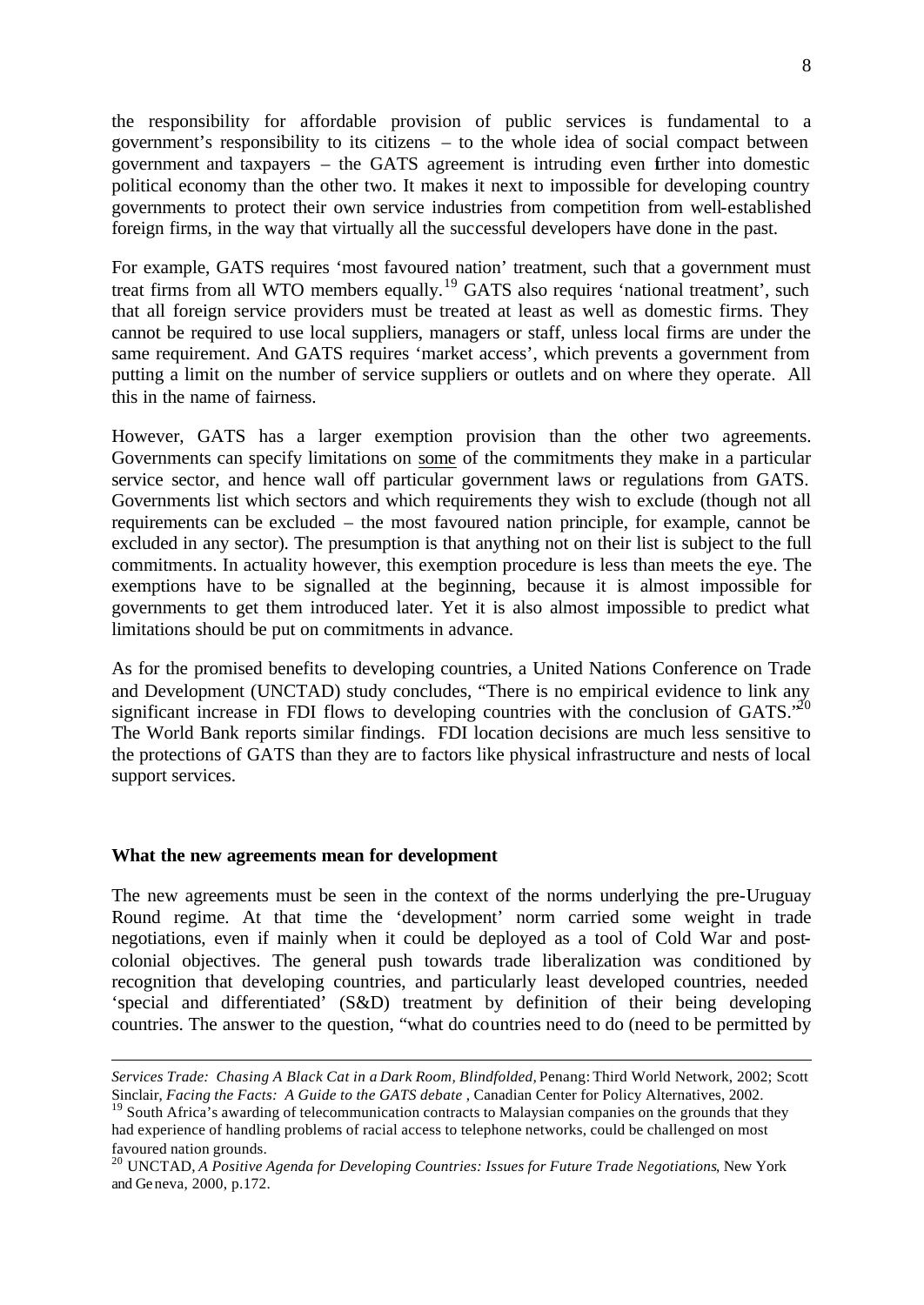international rules to do) to achieve equitable development" was not assumed to boil down to "liberalize" and "integrate". Many poor countries were allowed to maintain protection.

As noted earlier, the past decade has ushered in an era of new market access dynamics much more favourable to the developed countries. Now, in the "globalization plus" paradigm pushed from the North, the route to development is seen to be the route of liberalization and unmediated integration into the world economy, supplemented by domestic institutional reforms to make deep integration viable. As Dani Rodrik observes, "Global integration has become, for all practical purposes, a substitute for a development strategy" despite its "shaky empirical ground" and the serious distortion it gives to policymakers' priorities.<sup>21</sup>

Taken together, the three agreements greatly restrict the right of a government to carry though policies that favour the growth and technological upgrading of domestic industries and firms. The sanction is market access: a country that implemented such policies can now be legally handicapped in its access to developed country markets, and the US and EU do not even have to provide serious evidence in the Dispute Settlement Mechanism that a developing country's use of specific industrial policy instruments is 'trade distorting'. To quote Dani Rodrik again, "The rules for admission into the world economy not only reflect little awareness of development priorities, they are often completely unrelated to sensible economic principles. For instance, WTO agreements on anti-dumping, subsidies and countervailing measures, agriculture, textiles, and trade-related intellectual property rights lack any economic rationale beyond the mercantilist interests of a narrow set of powerful groups in advanced industrial countries". <sup>22</sup> With a touch of hyperbole the agreements could be called a slow motion Great Train Robbery.

#### *How do we know that the agreements are – on the whole – bad for development?*

Seen in the round the agreements are bad for development for at least two reasons. One is that they are vague at points where vagueness benefits the developed countries, and precise at points where precision works against developing countries. Vagueness allows the developed countries to raise the level of threat to developing countries – threats to bring a case before the DSM and threats to take other punitive actions justified on the claim that the developing country is breaking the (vaguely defined) rules of the WTO.

The second reason concerns the gulf between the agreements' constraints on public policies in developing countries and the public policies adopted by the successful developers.<sup>23</sup> Almost all now-developed countries went through stages of protectionist policy before the capabilities of their firms reached the point where a policy of (more or less) free trade was declared to be in the national interest. Britain was protectionist when it was trying to catch up with Holland. Germany was protectionist when it was trying to catch up with Britain. The United States was protectionist when trying to catch up with Britain and Germany. Japan was protectionist for most of the twentieth century right up to the 1970s, Korea and Taiwan to the 1990s. And none of them came close to matching our criteria for 'democracy' till the late stages of their catch ups. $^{24}$ 

<sup>21</sup> Dani Rodrik, 'Trading in illusions', *Foreign Policy*, March-April 2001, available at

www.foreignpolicy.com/issue\_marapr\_2001/rodrik.

<sup>22</sup> Dani Rodrik (2001).

<sup>23</sup> Kozul-Wright (1995); Chang (2002).

<sup>&</sup>lt;sup>24</sup> Hong Kong and Singapore are the great exc eptions on the trade front, in that they did have free trade and they did catch up – but they are city-states and not to be treated as countries. In any case Singapore did place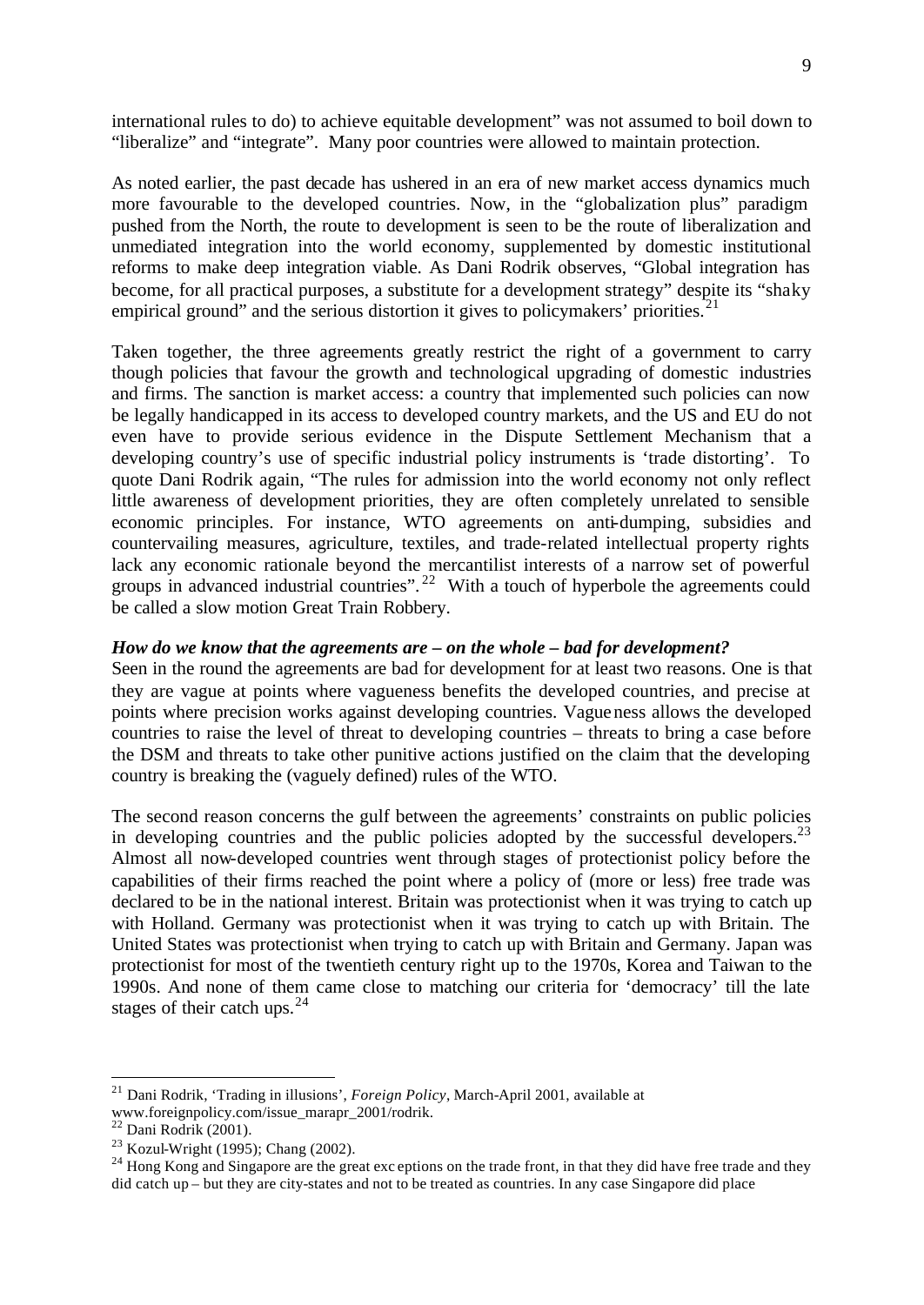Today's fast growers – including China, India and Vietnam – began their fast economic growth well before their fast trade growth and even longer before their trade liberalizations. They have constrained their trade liberalization by considerations of the capacities of domestic firms to compete against imports. But today the World Bank would be first to denounce the amount of protection in their current trade policies – if they were not growing so fast. If nothing else, their experience shows how little we understand the root causes of economic growth.

On the other hand, the development experience of Latin America and Africa over the whole of the twentieth century shows that regions that integrate into the world economy as commodity supply regions – in line with their 'comparative advantage' – and that rely on 'natural' import replacement in response to transport costs, growing skills, and shifting relative costs, are only too likely to remain stuck in the role of commodity supply regions, their level of prosperity a function of access to rich country markets and terms of trade for their commodities.

When Latin American countries did go beyond 'natural' import replacement during the post-Second World War 'import substituting industrialization' decades their growth performance was in fact better by several measures than it has been during the subsequent era of liberalization and privatisation.

As for the argument that the agreements benefit developing countries by raising the inflow of FDI, the share of developing countries in world FDI is small and falling (from the 1990s peak of 40% in 1994 to less than 20% in 2000), and the concentration of FDI on a very small number of developing countries remains as high as in 1980, meaning that there has been no 'evolutionary' spreading out to more and more countries.<sup>25</sup> Moreover, there is no evidence that GATS has lifted the inflow, as noted earlier.

Bilateral investment treaties, which have been proliferating since the early 1990s (the US has now signed 42) take the TRIPS, TRIMS and GATS obligations of host governments as merely the starting point. They require the host government to lift even more restrictions on foreign firms hoping to operate in their territory, to give even more concessions, in return for better access to the US or other powerful-party market. And they establish firm-state arbitration boards, which allow a private firm to take a government to arbitration by a body dominated by private-sector adjudicators naturally sympathetic to the needs of the firm, using private contract law rather than public law, which allows damages against the government to be levied retroactively. The WTO's dispute settlement mechanism, where states deal with states under public law, looks evenly balanced by comparison.

#### **Why are developed country states pushing this agenda?**

l

In the light of this evidence we should be sceptical of claims by representatives of developed countries that "ever-freer trade and investment benefits just about everybody". The claims are better understood in the light of Friedrich List's observations about how states with head-start advantages behave. Writing in the 1840s and generalizing from the behaviour of first Holland and then Britain in the face of manufacturing competition from elsewhere he observed:

performance requirements/incentives on foreign subsidiaries and mounted an industrial policy to provide them with needed factor inputs.

<sup>25</sup> See Wade, 'Reply', in 'Symposium on infant industries', *Oxford Development Studies*, 31, 1, 2003, pp.8-14.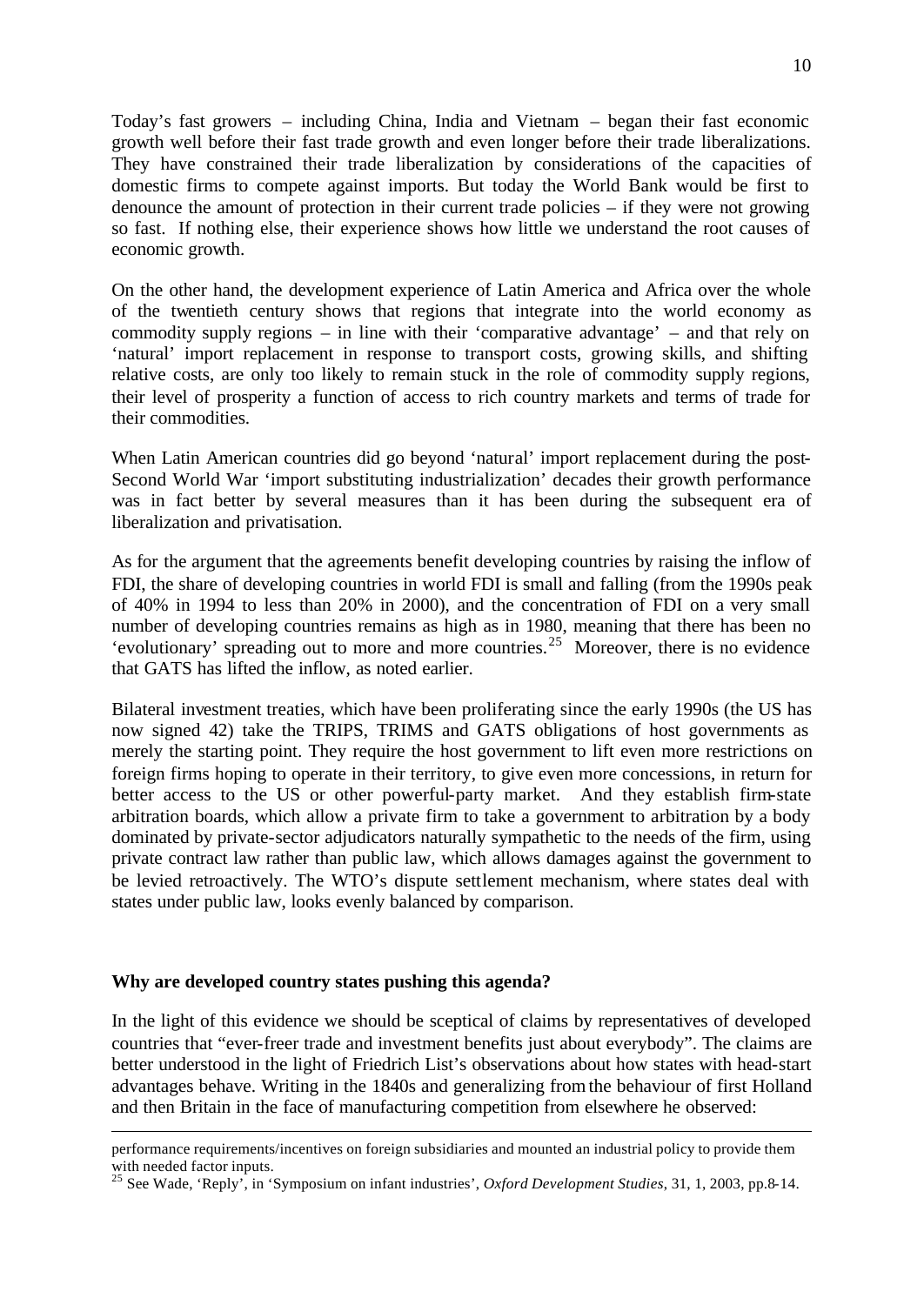It is a very clever common device that when anyone has attained the summit of greatness, he kicks away the ladder by which he has climbed up, in order to deprive others of the means of climbing up after him….Any nation which by means of protective duties and restrictions on navigation has raised her manufacturing power and her navigation to such a degree of development that no other nation can sustain free competition with her, can do nothing wiser than to throw away these ladders of her greatness, to preach to other nations the benefits of free trade, and to declare in penitent tones that she has hitherto wandered in the paths of error, and has now for the first time succeeded in discovering the truth.<sup>26</sup>

Perhaps the starkest example of developed countries precluding developing countries from using an array of measures that they themselves used to protect themselves from unwanted competition is the Multi Fiber Agreement (MFA). The developed countries through the MFA put quotas on the import of textiles and apparel in order to protect their own – employmentintensive, therefore voter-sensitive – textile industries. Developing countries that tried to do something similar today would face serious trade sanctions under WTO rules. Moreover, even though the MFA has been abolished, western textile and apparel markets remain heavily protected through both tariffs and quotas. And agricultural subsidies remain infamously high. Each EU cow receives an average net subsidy of \$2.50 per year, while European wheat farmers derive half of their income from subsidies, thanks to which they are able to cripple the export prospects of rivals like Argentina, which has defaulted on its debt because it cannot export enough to keep to its repayment schedule.

The apparatus of economic analysis has been deployed to affirm that largely free and open markets work best for all – which from a Listian perspective amounts to legitimising kicking away the ladder. But there is a odd twist. Since the 1980s much work on the frontiers of economics investigates the heterodox world of increasing returns, linkages, technological learning, oligopolistic pricing, herding behaviour, irrational exuberance and the like, which at least in principle provide justifications for governments to implement industrial policy measures and restrictions on capital flows. On the other hand, the dominant 'structural adjustment' prescriptions of the World Bank and the International Monetary Fund (IMF) assume orthodox decreasing returns, stable equilibria, and no significant non-market linkage effects. Sometimes the same economists straddle both worlds, setting aside their knowledge of the heterodox world when they deal with development policy in order to hammer home the orthodox 'fundamentals'.

The efforts of developed country states to hard-wire in the head-start advantages of their firms through the WTO agreements have been complemented by efforts to establish open capital accounts and free capital mobility as a principle of participation in the world economy. Notwithstanding all the evidence of the huge costs that free capital mobility can inflict on developing countries, especially after the East Asian financial crisis of 1997-98, $27$ IMF Managing Director Michel Camdessus said in 1999:

<sup>26</sup> Friedrich List, *The National System of Political Economy*, New York: Augustus Kelley, 1966 [1885], p.368. <sup>27</sup> Robert Wade, 'From 'miracle' to 'cronyism': explaining the Great Asian Slump', *Cambridge Journal of Economics*, 22/6, November, 1998; 'The gathering world slump and the battle over capital controls', *New Left Review*, 231, September-October 1998, with Frank Veneroso, pp.13-42; 'Wheels within wheels: rethinking the Asian crisis and the Asian model', *Annual Review of Political Science 2000*, v.3, 2000, pp.85-115; 'The US role in the long Asian crisis of 1990-2000', in F. Batista-Rivera and A. Lukauskis (eds.), *The East Asian Crisis and Its Aftermath*, Edward Elgar, 2001.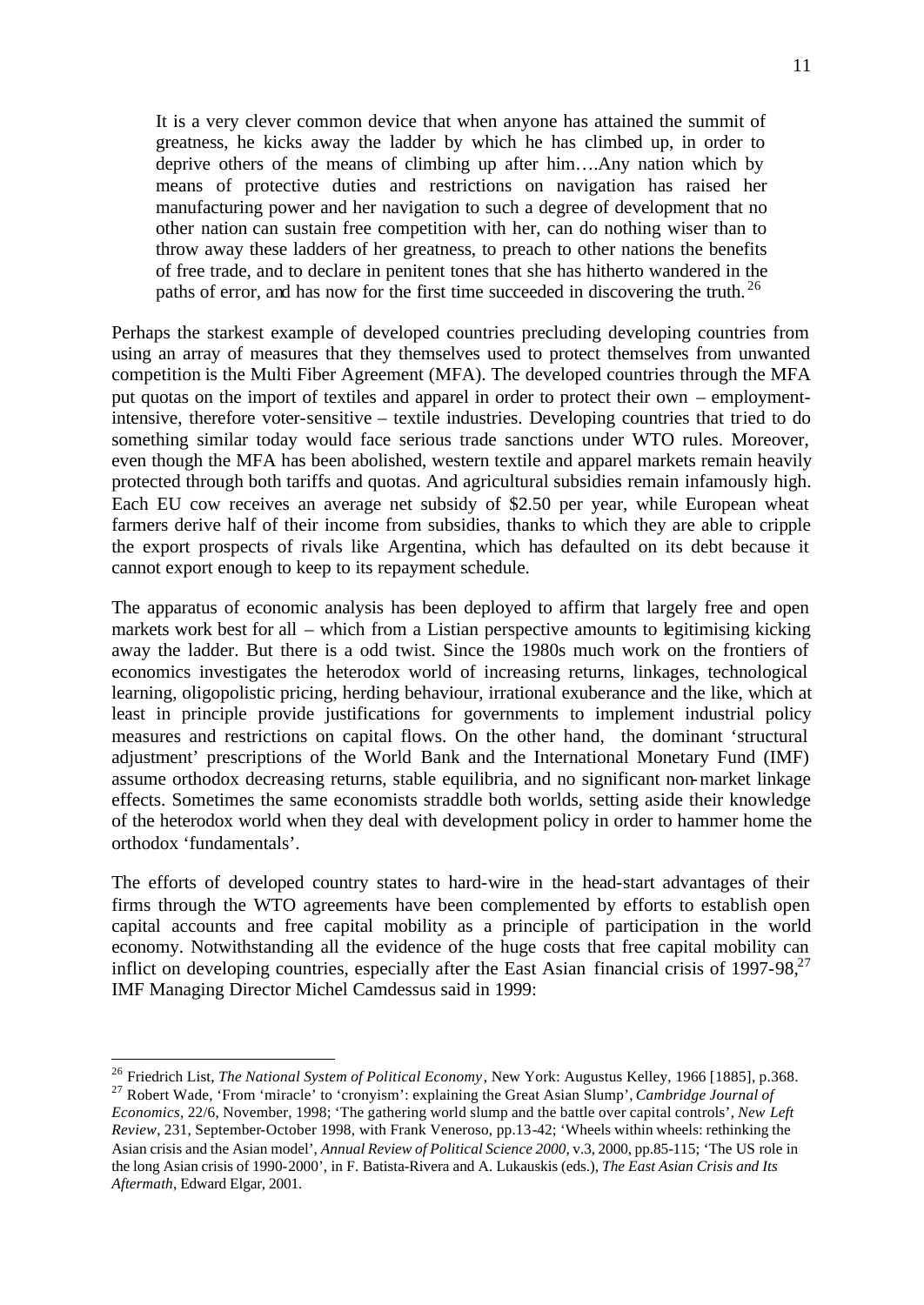I believe it is now time for momentum to be re-established…. Full liberalization of capital movements should be promoted in a prudent and well-sequenced fashion...the liberalization of capital movements [should be made] one of the purposes of the Fund.<sup>28</sup>

US Under Secretary of Treasury John Taylor declared in 2003 that the free transfer of capital in and out of a country without delay is a "fundamental right". <sup>29</sup>

#### **What is to be done?**

l

The new trade and investment rules and the old techniques of legitimation – to "preach to other nations the benefits of free trade" – join with other features of the world system to tip the playing field even more against most developing countries. One is China's surging manufactured exports, which are hurting exporters in most other developing countries and sending a deflationary impulse through the world economy. Another is the skill-biased immigration policies of developed countries, which erode production and governance capabilities in many developing countries. And in a class of its own is HIV/AIDs, which is destroying lives, communities, economies and governments across Africa, South Asia and parts of East Asia, with no end in sight. $30$ 

If the world is probably not moving in the right direction, as trends in world poverty and inequality suggest,  $31$  then the precautionary principle – applied to the likely costs to the world of having a large proportion of the world's population still at a small fraction of the living standards of North America and Western Europe half a century from now – suggests the need for non-market measures of intervention and for refocusing international cooperation around 'development' principles rather than 'reciprocity' and 'no distortions' principles.

Concretely, this would entail stronger one-way trade preferences for poor countries, and more legitimate scope for protection.<sup>32</sup> This was List's central prescription for a catch-up country like Germany:

In order to allow freedom of trade to operate naturally, the less advanced nation must first be raised *by artificial measures* to that stage of cultivation to which the English nation has been artificially elevated. $33$ 

<sup>&</sup>lt;sup>28</sup> Michel Camdessus, speech, 17May 1999. But a recent paper by IMF staff economists, including Chief Economist Kenneth Rogoff, finds no evidence that opening the capital account is good for growth and good evidence that it raises the volatility of national consumption; E. Prasad, K. Rogoff, S-J Wie, M.A. Kose, 'Effects of financial globalization on developing countries', typescript, March 13, 2003.

<sup>&</sup>lt;sup>29</sup> John Taylor, testimony before the subcommittee on domestic and international monetary policy, trade and technology, Committee on Financial Services, U.S. House of Representatives, 1 April 2003.

<sup>&</sup>lt;sup>30</sup> James Putzel, 'Governance and HIV/AIDS: Institutionalising an Emergency Response in Uganda and Senegal', draft report to the Department for International Development, Government of the United Kingdom, March 2003.

<sup>&</sup>lt;sup>31</sup> I spell out the grounds for this contentious conclusion in 'Globalization, poverty and inequality: does the liberal argument hold?', *World Development*, forthcoming, 2003.

<sup>&</sup>lt;sup>32</sup> The effectiveness of nonreciprocal trade preferences for poor countries is suggested by Andrew Rose's finding that – contrary to general assumption – being a member of the GATT/WTO as such made no statistical difference to how much trade a country did with others, but receiving trade preferences under GATT's Generalised System of Preferences (GSP) – preferences that rich countries gave to poor ones – roughly doubled a poor country's trade compared to what it would have been otherwise. Andrew Rose, 'Do we really know that the WTO increases trade?', CEPR Discussion Paper 3538, 2002.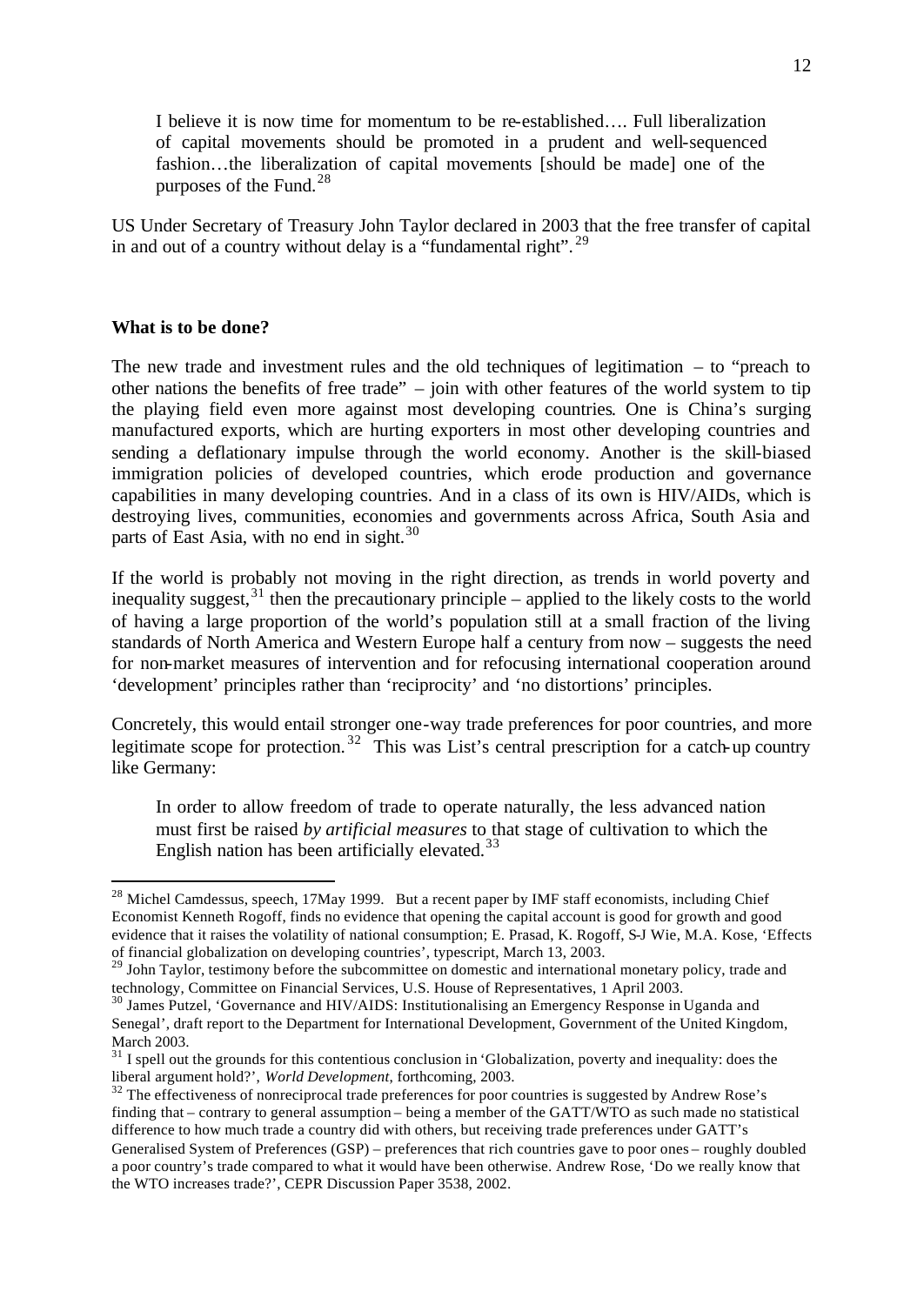Of course, there is plenty of evidence of import substitution going awry in Latin America, Africa, South Asia, and Australasia. But this no more discredits import replacement as a principle than the failure of democracy in many developing countries discredits the principle of democracy. The policy response should be to do import replacement better, not do it less. 34

It is clear from post Second World War experience that protection alone is not enough. Protection has to be made part of a larger industrial strategy to nurture the capabilities of domestic firms and raise the rate of domestic investment, in the context of a private enterprise, market-based economy. And as part of this larger strategy, government-led import replacement has to go with government-encouraged export development. The East Asian experience shows that trade policy restrictions on some imports need not stop the fast growth of other imports – and hence raise the demand for foreign exchange. Trade protection, in other words, need not be 'anti trade'.<sup>35</sup>

The problem in many developing countries – in Latin America and South Asia, for example, also in the formerly heavily protected economies of Australasia – has been the absence of this larger industrial strategy and implementing organizations, and the unwillingness of the 'aid' community, including the World Bank, to help them do industrial strategy sensibly.

The standard dismissal from economists is that even if protection and other forms of industrial policy could be justified in some circumstances, developing country states do not have the capacity to implement it effectively. This response rests on an unexamined assumption about low 'state capacity' in developing countries. But ironically, the world is proceeding on the assumption, in the TRIPS agreement, that developing country states do have a considerable capacity to enforce patents and copyrights. It is not obvious that a state that can do this would not also be able to implement effective protection and other forms of industrial policy.<sup>36</sup>

#### **Rearticulating 'Articulation'**

Today we use the word 'integration' to refer exclusively to integration into the world economy, and we assume that more integration is always good for development. One of the strangest silences of development thinking is the silence about internal integration. We should distinguish between 'external integration' and 'internal integration' (or articulation), and recognize that the development of a national economy is more about internal integration than about external integration.

An internally integrated economy has a dense set of input-output linkages between sectors (a high level of sectoral articulation between, for example, rural and urban, and consumer goods and intermediate goods), and a structure of demand such that a high proportion of domestic production is sold to domestic wage earners (a high level of social articulation between

 $33$  List (1966), chapter 11, p.131, emphasis added.

<sup>34</sup> Henry Bruton, 'A reconsideration of import substitution', *Journal of Economic Literature*, 36 (2), June 1998,  $\frac{1}{35}$ pp.903-936.

<sup>35</sup> Robert Wade (1990), chapters 5 and 11; 'How to protect exports from protection: Taiwan's duty drawback scheme', The *World Economy,* 14, 3, 1991, pp.299-309; Jane Jacobs, *Cities and the Wealth of Nations: Principles of Economic Life*, Random House, New York, 1984.

My thanks to Ken Shadlen for this point.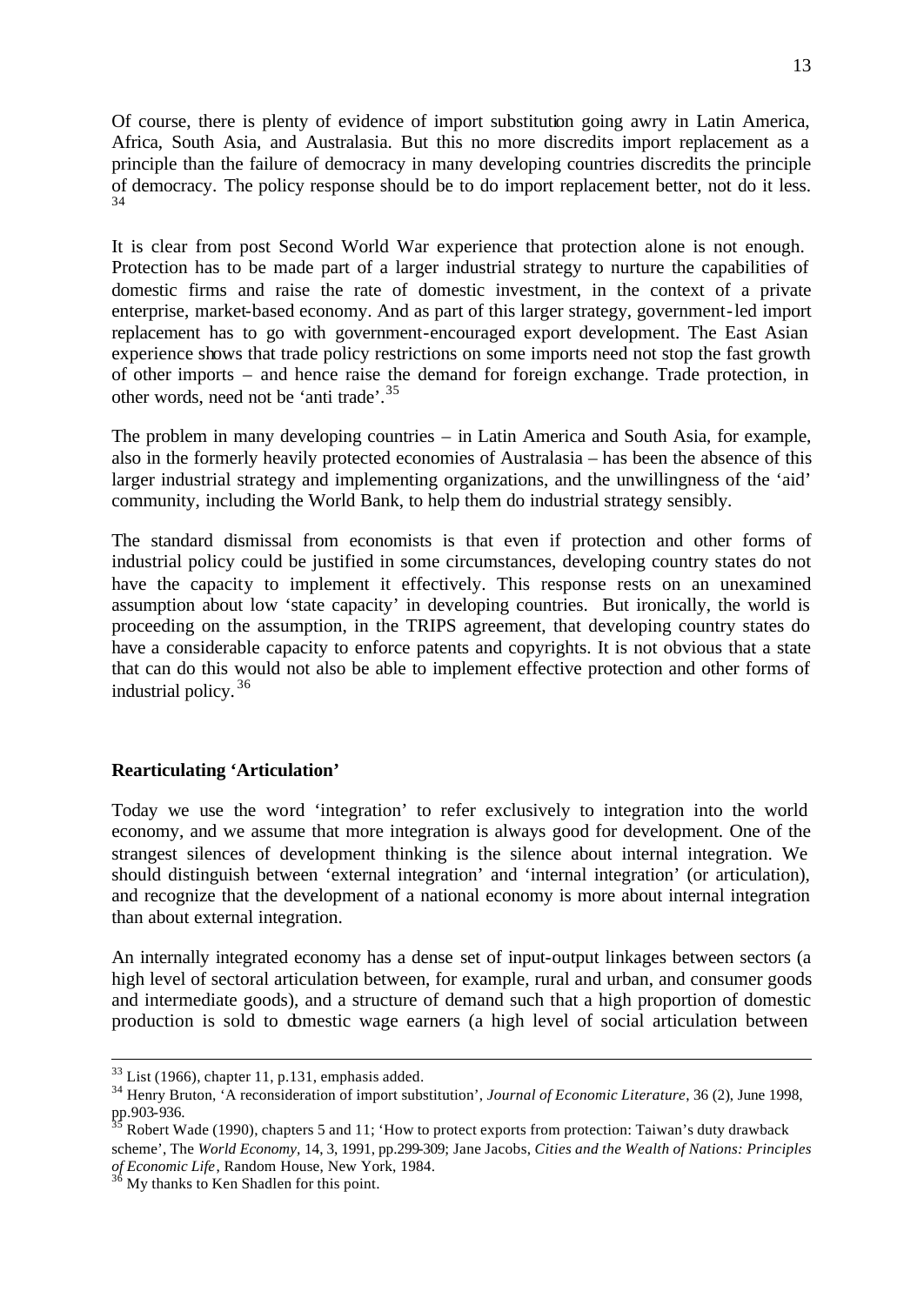wages, consumption, and production). Export demand is not the main source of economic growth. Robust political coalitions between capitalists and employees become possible in this type of economy, because capitalists, employees and the government recognize a common interest in wages as a source of sales and economic growth, not just as a cost of production.

In unarticulated economies, by contrast, wages are viewed simply as a cost, not also a source of demand. Domestic production is not well connected to domestic consumption, leaving exports as the main stimulus to economic growth. Industrial and agricultural sectors producing for foreign markets remain enclaves This socially and sectorally unintegrated structure limits the creation of class alliances, which handicaps democratic regimes.

The key question, then, is how can developing countries create more articulated economies? The starting point is to recognize that more external integration does not automatically generate more internal integration; on the contrary, it can erode internal integration. But it is also true that more internal integration, if fostered by high and unstrategic protection, can undermine external integration, at the cost of future internal integration at higher income levels.

Development strategy has to operate in the zone where the two forms of integration reinforce rather than undermine each other. But the fact is that the issues of internal integration – including practical nuts-and-bolts issues like nurturing supply links between domestic firms and the subsidiaries of multinational corporations, and designing arrangements to protect exports from protection – have largely dropped out of the development agenda as promulgated by western development organizations. And the WTO agreements make it much more difficult than in the past for development strategy to capture the synergies between internal and external integration.

To put the same point in more familiar terms, today's development theory assumes that the principle of comparative advantage – specialization between countries in line with the location preferences of firms in free and competitive markets – should be the ur-principle of development policy. Conversely it assumes that the principle of import replacement – government encouragement of local production of some items currently imported – is not to be followed, because such policies have seemingly been discredited by the evidence of what happens when it guides the policy framework. In fact, the central challenge of national development strategy is to combine the principle of comparative advantage with the principle of import replacement in a way that generates pressure for upgrading and diversifying national production. This does not always imply protection. Strategic economics prescribes free trade, protection, subsidies, or some combination, depending on a country's circumstances and level of industrialization. In some sectors and at some times, a country should give little weight to import replacement and a lot to comparative advantage; and vice versa. There are a number of small and non-growing countries which, even if untrammelled by international rules, could not hope in the foreseeable future to do more than provide a lowwage platform for rich-country outsourcing, and whose domestic markets are too small to offer more than very limited possibilities for import replacement. There are others, particularly in Latin America, where the scope for import repla cement is much bigger but where rapacious oligarchs have long used import replacement policy as yet another means of monopolizing opportunities and exploiting their populations. Here, more trade liberalization and more foreign direct investment can plausibly be seen as a way to force the oligarchs to cede their control over the economy – after which it may make sense to promote another round of concerted import replacement. Meanwhile, China is currently doing both at once,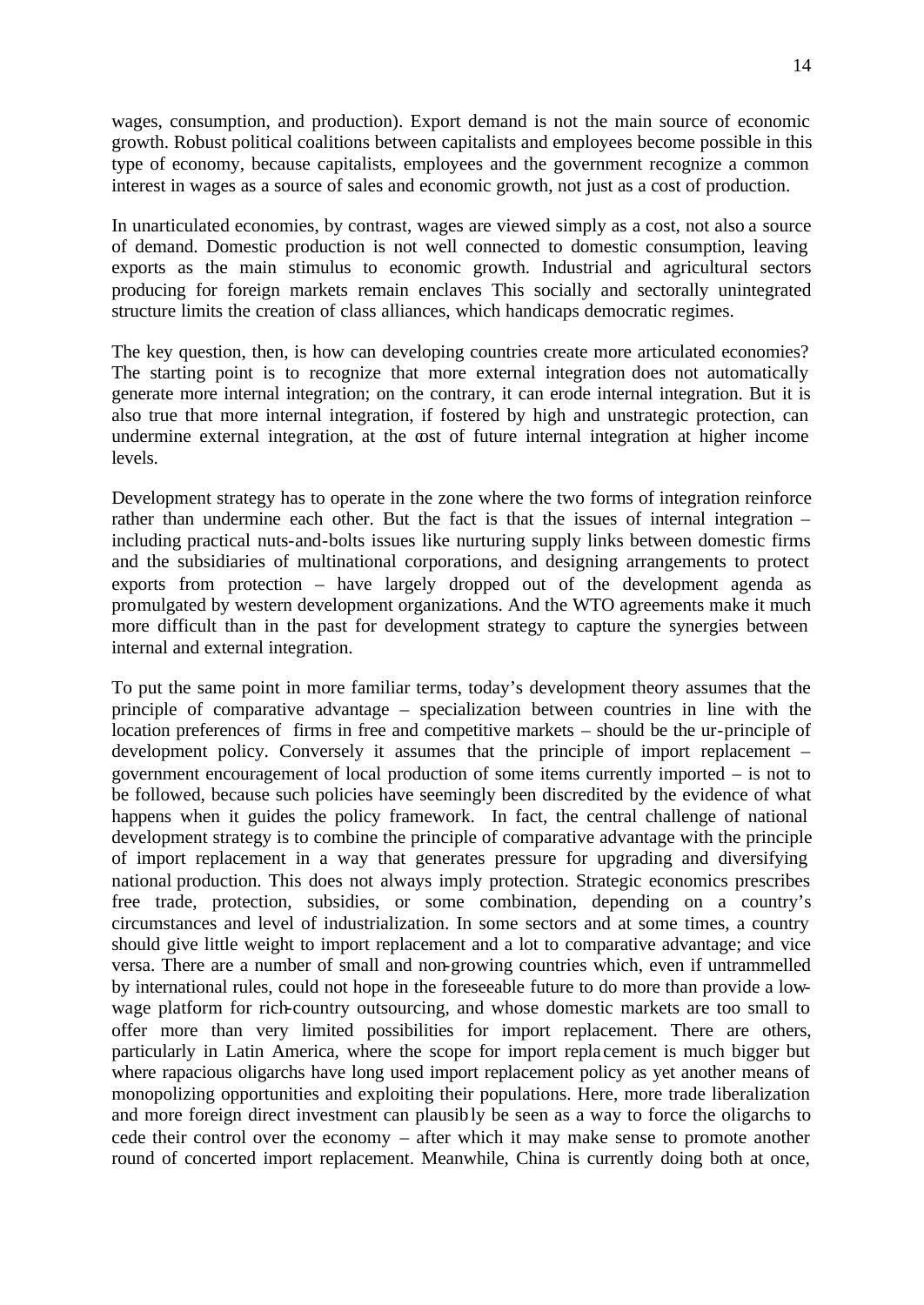aggressively exporting in line with changing comparative advantage and aggressively replacing some current imports, following in the footsteps of Japan, Korea and Taiwan.

#### *Re-tooling multilateral and regional economic organizations*

A more development-friendly environment requires changes in the mandate and procedures of the multilateral economic organizations. The question is how to reconceptualise and legitimise expanded 'special and differential treatment' for developing countries and dilute requirements for 'reciprocity', 'national treatment' and 'international best practice'. The balance needs to be shifted away from the drive to homogenize trading commitments to other states towards granting states reasonable scope to choose appropriate levels of national protection (including for health, safety, working conditions, and the environment).

More specifically, the rules of the international economic regime should allow developing countries to accelerate import replacement by measures such as tariffs and subsidies (preferably made conditional on improved performance of the assisted industries). The rules should allow developing countries to give less scope for intellectual property protection than the current TRIPS standards, and assistance in enforcing those lower standards. As a specific example of what should be changed, Article 27.1 of the TRIPS agreement says that a "patent shall be available and patent rights enjoyable without discrimination as to … whether products are imported or locally produced". Developing countries should have the right to discriminate against patent rights when – after an appropriate period of years – the product is not locally produced. This is a key to import replacement, which is a key to industrial transformation.

Furthermore, international rules need to grant countries the right to use forms of capital controls in order to maintain the stability of their economies and protect trade flows.<sup>37</sup> The standard reply from economists is that global financial markets are now much too big and digitised to be subject to any form of cross-border controls. But the regime for tracing drug money and terrorist money across borders has proven to be quite effective; which suggests that unauthorized capital movements could be subject to the same sort of penalties as tax evasion.

Economists also qualify their recommendation by saying that the capital account should be liberalized *pari passu* with 'sound' or 'prudent' regulation. But in truth we do not have good measures for judging the soundness of financial regulation. The World Bank published in April 1997 a list of countries whose capital market regulation was strong enough to safely support an open capital account. South Korea, Malaysia, Thailand, "with Indonesia and the Philippines not far behind", Chile, Mexico, "with Brazil also ranking well".<sup>38</sup> The East Asian financial crisis began three months later.

Suppose that the IMF had the authority of its Articles of Agreement to pressure countries to open their capital accounts on a timetable that it deemed appropriate. It would almost certainly underplay the dangers to the countries, both because of our lack of knowledge of how to gauge the 'strength' of a country's system of financial regulation and because the IMF is highly attentive to the preferences of Wall Street and the City of London as mediated by the US Treasury and the UK Treasury.

<sup>37</sup> Jagdish Bhagwati & Daniel Tarullo, 'A ban on capital controls is a bad trade-off', *Financial Times*, 17 March 2003.

<sup>38</sup> World Bank, *Private Capital Flows to Developing Countries: The Road To Financial Integration*, A World Bank Policy Research Report, April 1997, p.59.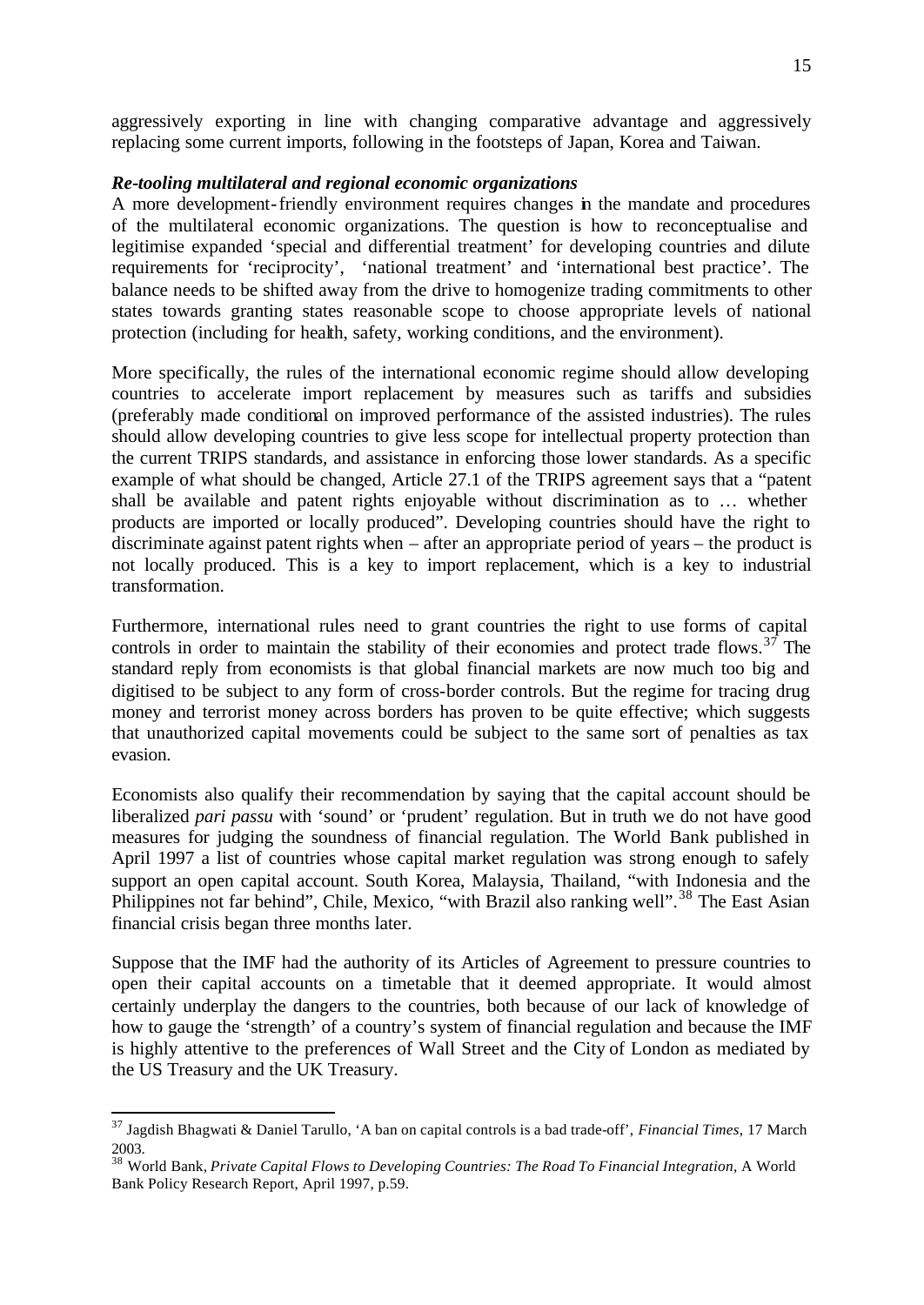Arrangements for debt-repayment standstills also have to be part of the arsenal. They would require an international organization (perhaps the IMF) being authorized to support them and the major industrial countries recognizing the authority of the organization so that bondholders would be prevented from asserting claims in court.<sup>39</sup>

The rules of the system should encourage countries to maintain a 'positively correlated' capital structure, such that the cost of borrowing is higher when ability to repay is higher and the cost is lower when ability to repay is lower. At present, developing countries tend to have 'inversely correlated' capital structures, where they borrow cheaply when times are good and borrow expensively when times are bad. This is a recipe for volatility, financial crisis, slower long run growth, higher poverty, and higher inequality.<sup>40</sup>

Finally, internationally-agreed standards should be cast in terms which allow considerable leeway for national governments to interpret them. Committees of unaccountable experts, as in the WTO dispute settlement mechanism, should have limited powers to constrain the role of democratically-accountable national bodies.

All these changes would give more room for different forms of national capitalisms to flourish, with the international framework designed to maximize international economic stability rather than at maximum free movement of goods and capital.<sup>41</sup> If this sounds pie-inthe-sky, recall that the Bretton Woods system did meet these criteria and delivered magnificent economic performance through the 1950s to the 1970s.

As part of this policy-non-convergence scenario, we need to build up regional-level organizations, so that markets can be embedded not only nationally but also in regionally distinct configurations, with policy solutions tailored to the different vulnerabilities of different countries and regions. This is the point that the two Korean labour federations had in mind in their remarkable statement to US Treasury Secretary Rubin in July 1998. "The Asian development model, while containing some of the key elements which gave rise to the current crisis, also contains the very dynamic elements which made the 'miraculous' growth over such a short period…. The IMF policy regime, however, has overlooked…the positive and dynamic elements in its virtual blanket disavowal of the Asian economy…. It may be necessary, therefore, for Asian nations to build a body…which can serve as an Asian monetary fund. $142$ 

#### **The unpromising politics**

<sup>39</sup> For more radical proposals see Jane D'Arista, 'Reforming international financial architecture', *Challenge* 43, 3, May-June 2000, pp.44-82; Wade, 'Out of the box: rethinking the governance of international financial markets', *Journal of Human Development*, 1, 1, February 2000, pp.145-158; Wade, 'On Soros: are Special Drawing Rights the deus ex machina of the world economy?', *Challenge*, 45, 5, September/ October 2002, pp.112-124.

<sup>40</sup> Michael Pettis, *The Volatility Machine: Emerging Economies and the Threat of Financial Collapse*, Oxford University Press, 2001.

<sup>&</sup>lt;sup>41</sup> Dani Rodrik, 'The global fix', *The New Republic*, 2 November 1998; Wade, 'Globalization and its limits: Reports of the death of the national economy are greatly exaggerated', in Suzanne Berger & Ronald Dore (eds), *National Diversity and Global Capitalism*, Ithaca: Cornell University Press, 1996, pp.60-88.

<sup>&</sup>lt;sup>42</sup> 'The KCTU proposal', document presented at KCTU-FKTU meeting with US Treasury Secretary Rubin, 1 July 1998.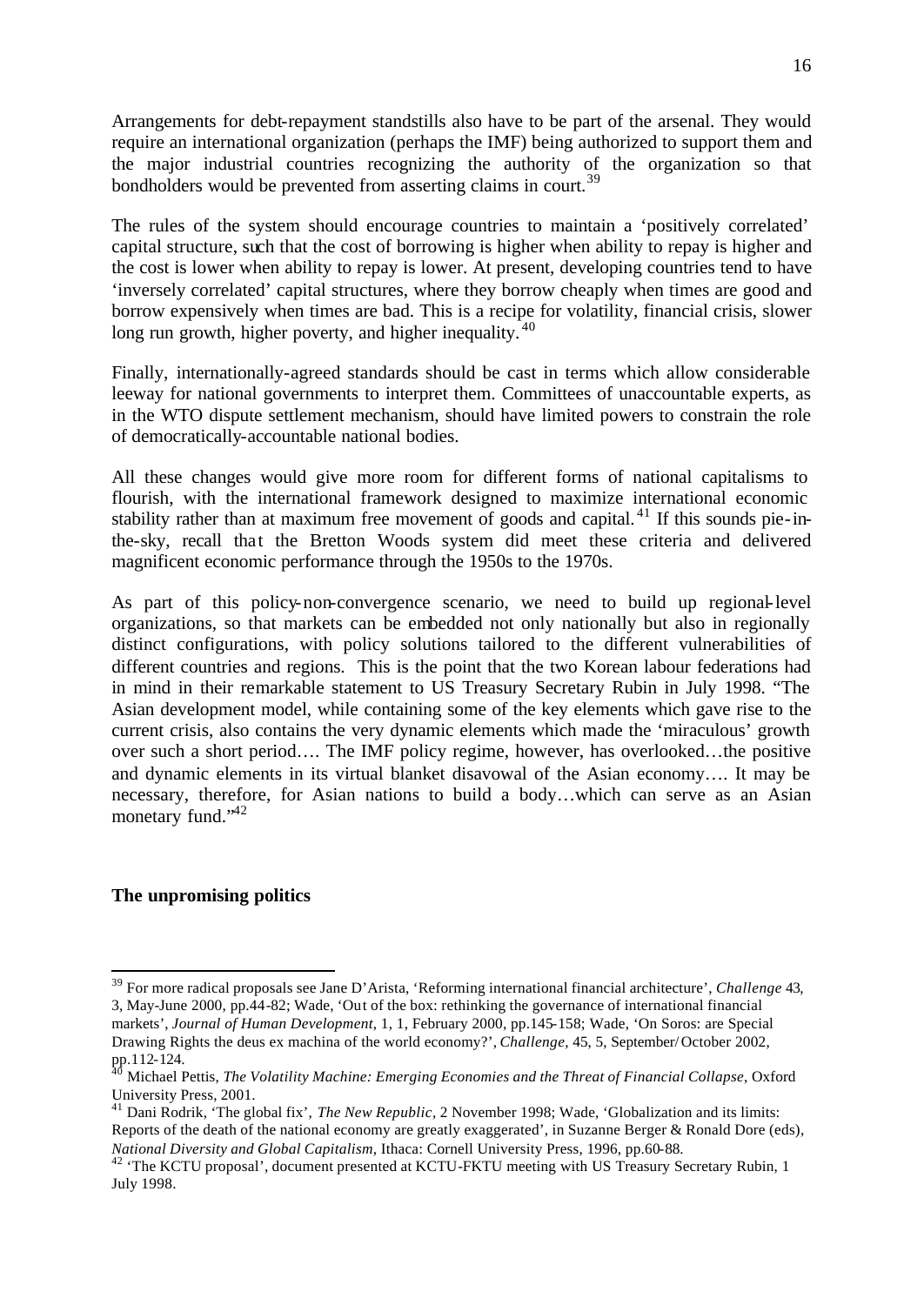It is easy to say that "the international economic regime must be changed, developing countries should be given…" The politics are another matter. The developed country negotiators and the 500-strong WTO staff are being driven by a mixture of ideological conviction and intense corporate lobbying. A former WTO negotiator commented, that "without the enormous pressure generated by the American financial services sector…there would have been no [GATS] services agreement". The pressure came especially from the US Coalition of Service Industries, the European Services Forum, and the UK's Liberalisation of Trade in Services (LOTIS) group.<sup>43</sup> The TRIPS agreement was propelled by a few industries – mainly pharmaceuticals, software and Hollywood – that stand to gain a lot from the protections, whose interests the US government championed. It is not obvious that agreements written to suit western pharmaceutical companies, software companies, the Motion Picture Association, and Wall Street/City of London are good for the world.<sup>44</sup>

On the other hand, developing country governments are not cooperating closely enough to push for the sorts of changes suggested here. For the most part their trade negotiators accept the legitimacy of the idea that 'market access' is the key to development – but they emphasise their access to the North's markets, while the North's 'market access' agenda emphasises the North's access to their markets, presented as being in their own best interest. They negotiate for better market access (for their exports) as an end in itself, not for 'development space'. And they do not see the critical importance of retaining the policy option of being able to constrain the inflow and outflow of capital by means of quantitative restrictions.

The vested interests are so strong, the legitimacy of the 'globalization plus' paradigm so well defended in the centres of power, that only economic crisis is likely to shift thinking. How many more crashes like those of the 1990s and the early 2000s will the world endure before we conclude that the project of constructing a single integrated world market with universal standards – the culmination of the European Enlightenment ideal – is a mistake? Many, quite likely, provided that the populations of the G7 states are not seriously affected. But small changes are possible even outside of crisis conditions, generated by some combination of, global social movements of NGOs, companies slowly expanding their social responsibility charters, 'epistemic communities' of scholars rethinking development strategies, and developing country governments pushing quietly ahead to encourage new activities (import replacement, new exports) in ways that by-pass or go under-the-radar of the international agreements.<sup>45</sup> From among these various entities it may be possible to organize coalitions for a determined push to revise specific and harmful clauses in existing agreements, such as article 27.1 of TRIPS.

And now that the WTO has come to affect central aspects of people's lives around the world, we should work right now to make it more open. At present the negotiations to create new trade agreements are opaque, and disputes about existing rules are mostly resolved in secret. Governments of developing countries are often left out of the horse-trading sessions and presented with *fait accompli*. We should press the WTO to reduce the current vagueness of the capstone agreements, which rebounds to the advantage of the developed countries; to adopt clearer operating rules and procedures; to publish a record of voting and discussions; to require the chairs of negotiating committees to explain why they include some proposals and reject others from the text of the draft declaration, rather than, as at present, being able

<sup>43</sup> World Development Movement (2002), pp.15-16.

 $44$  See Kwa (2002).

<sup>&</sup>lt;sup>45</sup> As Korea and Taiwan beefed up covert trade controls even as they announced bold trade liberalizations.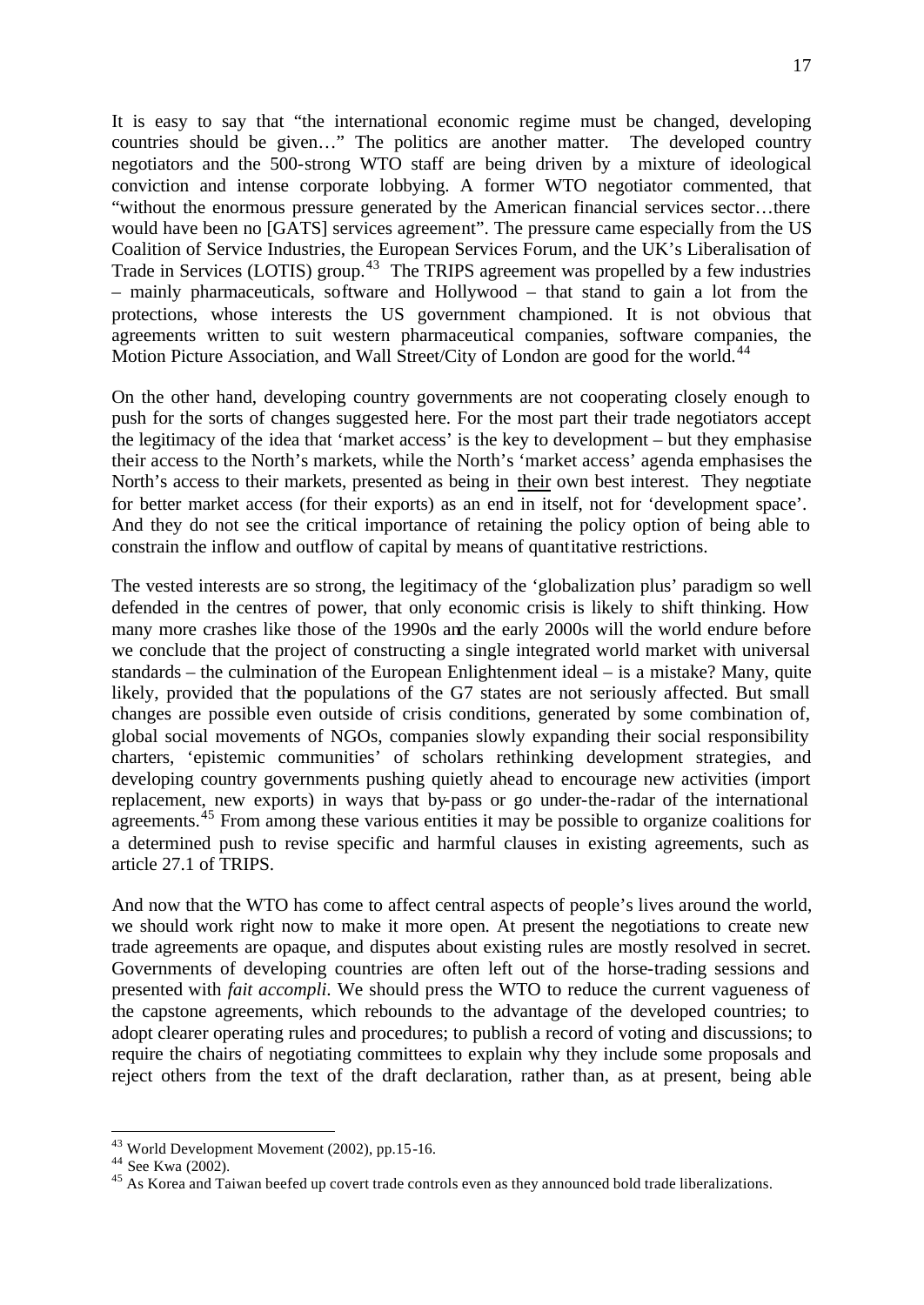occultly to make a "magic text". <sup>46</sup> After all, several monetary authorities, including the Bank of England and the Federal Reserve, have started to publish full minutes soon after decisionmaking meetings, and the experience is generally considered to be successful; and judges in many countries are required to give reasons for their decisions. We need the WTO to be subject to much closer scrutiny by NGOs, in much the way that the World Bank is watched by the Bank Information Center (BIC), an NGO based in Washington DC, and by the Bretton Woods Project, based in London.<sup>47</sup> And it would surely help if the WTO staff – which is an active policy maker, far from a mere facilitator of negotiations among representatives of member states – was more representative. Some 80 percent of the staff are nationals of developed countries, whose population comprises less than 20 percent of the population of the member states.<sup>48</sup> As what the Bush administration calls the US's 'strategic competitor', China, begins to inject its nationals into the WTO and other international organizations, and as China acquires the technological and even military capacity to be a competitor to the dominance of the west, it will be interesting to see how the international development agenda changes.

<sup>&</sup>lt;sup>46</sup> A South Asian delegate said about the process of formulating the Draft Declaration for Doha, "In the process of negotiations, we would object to a text, but it would still appear. We would state we wanted a text added in, and still it would not appear. It was like a magic text ". Quoted in Kwa (2002), p.21.

<sup>&</sup>lt;sup>47</sup> A small WTO-watching NGO called the International Center for Trade and Sustainable Development (ICTSD) already exists, now in its sixth year. It publishes a regular bulletin of WTO news of particular interest to developing countries, *Bridges*. Others include WTO WATCH, Our World Is Not For Sale Network, Third World Network, the Trade Information Project which focus on getting information to NGOs and social movements to enable them to engage in advocacy with their governments and with the WTO. On WTO openness see 'Open up the WTO', editorial, *The Washington Post*, reprinted in *International Herald Tribune*, 23 December 2002. For a different view see Andrew Walter, 'NGOs, business, and international investment: the Multilateral Agreement on Investment, Seattle, and beyond', *Global Governance*, 7, 2001, pp.51-73. On international organizations more generally, Ngaire Woods, 'Holding intergovernmental institutions to account', *Ethics and International Affairs*, 17, 1, 2003, pp.69-80. For UK-based NGOs' opposition to a new investment agreement at the WTO see Oxfam, 'Unwanted, unproductive and unbalanced: six arguments against an investment agreement at the WTO', Joint Policy Paper, May 2003.

 $48$  Kwa (2002), p.43.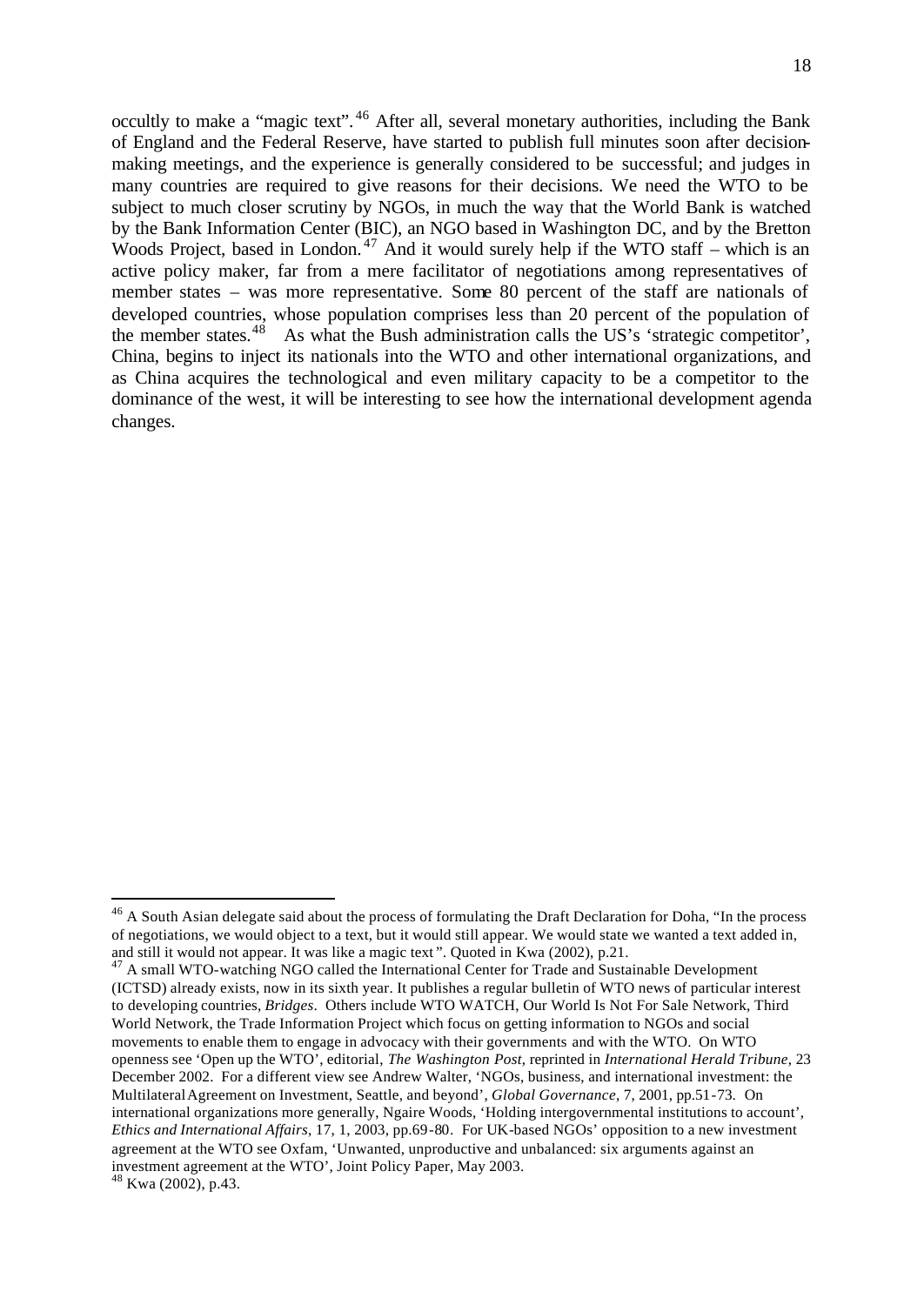#### **Bibliography**

Bhagwati, Jagdish & Tarullo, Daniel, 'A ban on capital controls is a bad trade-off', *Financial Times*, 17 March 2003

Bruton, Henry, 'A reconsideration of import substitution', *Journal of Economic Literature*, 36 (2), June 1998, pp.903-936

Chang, Ha-Joon, Kicking Away the Ladder: Development Strategy in Historical Perspective, London: Anthem, 2002

D'Arista, Jane, 'Reforming international financial architecture', *Challenge* 43, 3, May-June 2000, pp.44-82

Helpman, Elhanan, 'Innovation, imitation, and intellectual property rights', *Econometrica*, 61, 6 November, 1993, pp.1247-1280

Jacobs, Jane, *Cities and the Wealth of Nations: Principles of Economic Life*, Random House, New York, 1984

Kozul-Wright, Richard, 'The myth of Anglo-Saxon capitalism: reconstructing the history of the American state', in Ha-Joon Chang & Robert Rowthorn (eds.), *The Role of the State in Economic Change*, Clarendon Press, Oxford, 1995, pp.81-113

Kwa, Aileen, 'Power politics in the WTO', Focus on the Global South, Chulalongkorn University, Bangkok, November 2002

List, Friedrich, *The National System of Political Economy*, New York: Augustus Kelley, 1966 (first publisahed 1885)

Lohr, Steve, 'On intellectual property, U.S. forgets its own past', *International Herald Tribune*, 16 October 2002

Oxfam, 'Unwanted, unproductive and unbalanced: six arguments against an investment agreement at the WTO', Joint Policy Paper, May 2003

Pangestu, Mari, 'Industrial policy and developing countries', in *Development, Trade and the WTO: A Handbook*, World Bank, 2002

Pettis, Michael, *The Volatility Machine: Emerging Economies and the Threat of Financial Collapse*, Oxford University Press, 2001

Prasad, E.; Rogoff, K.; Wie, S-J & Kose, M.A., 'Effects of financial globalization on developing countries', typescript, March 13, 2003

Putzel, James, 'Governance and HIV/AIDS: Institutionalising an Emergency Response in Uganda and Senegal', draft report to the Department for International Development, Government of the United Kingdom, March 2003

Raghavan, Chakravarthi, *Developing Countries and Services Trade: Chasing A Black Cat in a Dark Room, Blindfolded,* Penang: Third World Network, 2002

Rodrik, Dani, 'The global fix', *The New Republic*, 2 November 1998

Rodrik, Dani, 'Trading in illusions', *Foreign Policy*, March-April 2001

Rose, Andrew, 'Do we really know that the WTO increases trade?', CEPR Discussion Paper 3538, 2002

Shadlen, Kenneth, 'Patents and public health: developing countries and the WTO', typescript, DESTIN, LSE, November 2002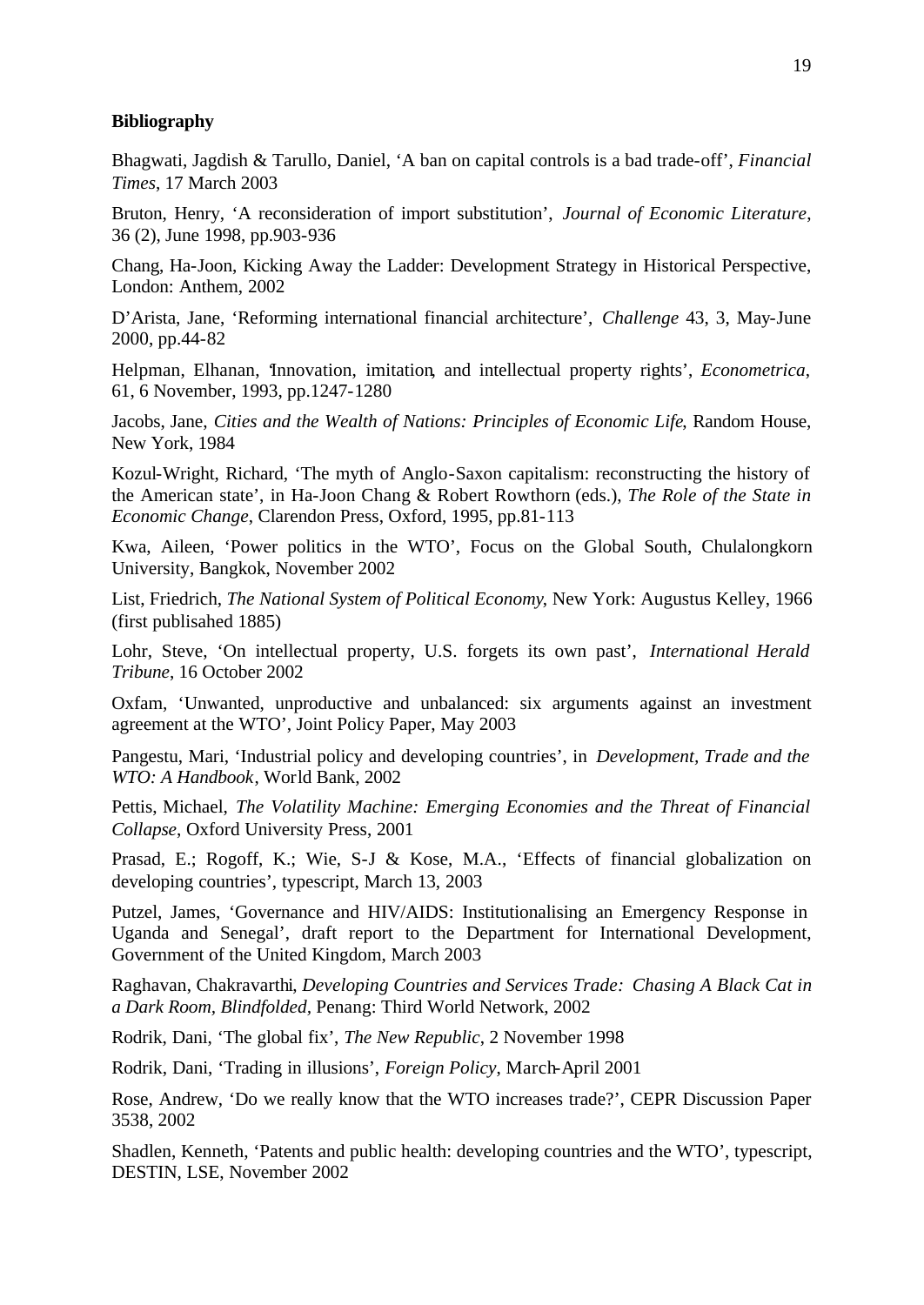Sinclair, Scott, *Facing the Facts: A Guide to the GATS debate,* Canadian Center for Policy Alternatives, 2002

UNCTAD, *A Positive Agenda for Developing Countries: Issues for Future Trade Negotiations*, New York and Geneva, 2000

Wade, Robert, *Governing the Market*, Princeton, NJ: Princeton University Press, 1990 (reprinted 2003)

Wade, Robert, 'How to protect exports from protection: Taiwan's duty drawback scheme', *The World Economy,* 14, 3, 1991, pp.299-309

Wade, Robert, 'Globalization and its limits: Reports of the death of the national economy are greatly exaggerated', in Suzanne Berger & Ronald Dore (eds), *National Diversity and Global Capitalism*, Ithaca: Cornell University Press, 1996, pp.60-88

Wade, Robert, 'From 'miracle' to 'cronyism': explaining the Great Asian Slump', *Cambridge Journal of Economics*, 22/6, November, 1998

Wade, Robert, 'Wheels within wheels: rethinking the Asian crisis and the Asian model', *Annual Review of Political Science 2000*, v.3, 2000, pp.85-115

Wade, Robert, 'Out of the box: rethinking the governance of international financial markets', *Journal of Human Development*, 1, 1, February 2000, pp.145-158

Wade, Robert, 'The US role in the long Asian crisis of 1990-2000', in F. Batista-Rivera and A. Lukauskis (eds.), *The East Asian Crisis and Its Aftermath*, Edward Elgar, 2001

Wade, Robert, 'On Soros: are Special Drawing Rights the deus ex machina of the world economy?', *Challenge*, 45, 5, September/October 2002, pp.112-124

Wade, Robert, 'Reply', in 'Symposium on infant industries', *Oxford Development Studies*, 31/1, 2003, pp.8-14

Wade, Robert, 'Globalization, poverty and inequality: does the liberal argument hold?', *World Development*, forthcoming, 2003

Wade, Robert & Veneroso, Frank, 'The gathering world slump and the battle over capital controls', *New Left Review*, 231, September-October 1998, pp.13-42

Walter, Andrew, 'NGOs, business, and international investment: the Multilateral Agreement on Investment, Seattle, and beyond', *Global Governance*, 7, 2001, pp.51-73

*Washington Post* (editorial), 'Open up the WTO', reprinted in *International Herald Tribune*, 23 December 2002

Woods, Ngaire, 'Holding intergovernmental institutions to account', *Ethics and International Affairs*, 17, 1, 2003, pp.69-80

World Bank, *Private Capital Flows to Developing Countries: The Road To Financial Integration*, A World Bank Policy Research Report, April 1997

World Bank, 'Intellectual property: balancing incentives with competitive access', *Global Economic Prospects 2002*, Washington DC: World Bank, 2002

World Development Movement, 'Out of service: the development dangers of the General Agreement on Trade in Services', London, March 2002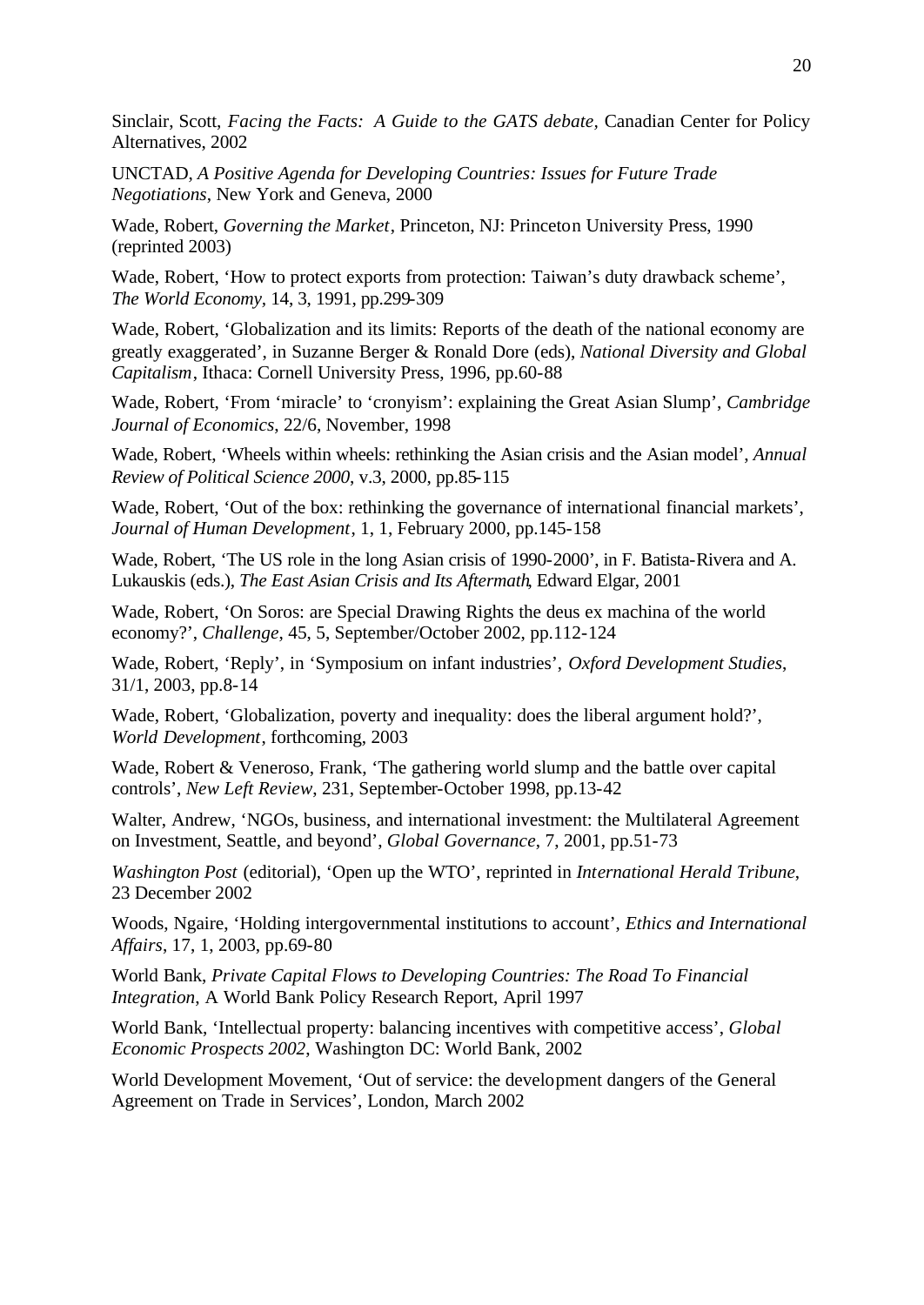#### **Working Papers in Series (up to August 2003)**

- WP1 Crisis States Programme, 'Concept and Research Agenda' (April 2001) *Also available in Spanish*<br>WP2 Crisis States Programme, 'Research Activities' (April 2001)
- WP2 Crisis States Programme, 'Research Activities' (April 2001)<br>WP3 Crisis States Programme. 'States of Crisis in South Asia' (April
- Crisis States Programme, 'States of Crisis in South Asia' (April 2001)
- WP4 Crisis States Programme, 'Research in Latin America' (April 2001) *Also available in Spanish*
- WP5 Crisis States Programme, 'South Africa in Southern Africa' (April 2001)
- WP6 Dennis Rodgers, 'Making Danger a Calling: Anthropology, violence, and the dilemmas of participant observation' (September 2001) – *Also available in Spanish*
- WP7 Hugh Roberts, 'Co-opting Identity: The manipulation of Berberis m, the frustration of democratisation and the generation of violence in Algeria' (December 2001) – *Also available in Spanish*
- WP8 Shaibal Gupta, 'Subaltern Resurgence: A reconnaissance of Panchayat election in Bihar' (January 2002)
- WP9 Benedict Latto, 'Governance and Conflict Management: Implications for donor intervention' (February 2002) – *Also available in Spanish*
- WP10 Jo Beall, 'The People Behind the Walls: Insecurity, identity and gated communities in Johannesburg' (February 2002) – *Also available in Spanish*
- WP11 Jo Beall, Owen Crankshaw & Susan Parnell, 'Social Differentiation and Urban Governance in Greater Soweto: A case study of post-Apartheid reconstruction' (February 2002) – *Also available in Spanish*
- WP12 E. A. Brett, 'Liberal Theory, Uneven Development and Institutional Reform: Responding to the crisis in weak states' (July 2002)
- WP13 John Harriss, 'The States, Tradition and Conflict in North Eastern States of India' (August 2002)
- WP14 David Keen, 'Since I am a Dog, Beware my Fangs: Beyond a 'rational violence' framework in the Sierra Leonean war' (August 2002)
- WP15 Joseph Hanlon, 'Are Donors to Mozambique Promoting Corruption?' (August 2002)
- WP16 Suzette Heald, 'Domesticating Leviathan: Sungusungu groups in Tanzania' (September 2002)
- WP17 Hugh Roberts, 'Moral Economy or Moral Polity? The political anthropology of Algerian riots' (October 2002)
- WP18 James Putzel, 'Politics, the State and the Impulse for Social Protection: The implications of Karl Polanyi's ideas for understanding development and crisis' (October 2002)
- WP19 Hugh Roberts, 'From Segmentarity to Opacity: on Gellner and Bourdieu, or why Algerian politics have eluded theoretical analysis and vice versa' (December 2002) – *Also available in French*
- WP20 Jonathan DiJohn, 'Mineral-Resource Abundance and Violent Political Conflict: A critical assessment of the rentier state model' (December 2002)
- WP21 Victoria Brittain, 'Women in War and Crisis Zones: One key to Africa's wars of under-development' (December 2002)
- WP22 Apurba Baruah, 'Tribal Traditions and Crises of Governance in North East India, with special reference to Meghalaya' (March 2003)
- WP23 Giovanni M. Carbone, 'Emerging Pluralist Politics in Mozambique: the Frelimo -Renamo Party System' (March 2003)
- WP24 Francisco Gutiérrez Sanín, 'Fragmentación electoral y política tradicional en Colombia piezas para un rompecabezas en muchas dimensiones' (March 2003) – *English version forthcoming*
- WP25 Francisco Gutiérrez Sanín, 'Los tiempos de las involuciones democráticas' (March 2003) *English version forthcoming*
- WP26 Manoj Srivastava, 'The Dyamics of achieving 'Power' and 'Reform' as a Positive-Sum Game: A report on the preliminary ethnographic explorations of the politics-governance nexus in Madhya Pradesh, India' (March 2003)
- WP27 Francisco Gutiérrez Sanín, 'Criminal Rebels? A discussion of war and criminality from the Colombian experience' (April 2003)
- WP28 Luis Eduardo Fajardo, 'From the Alliance for Progress to the Plan Colombia: A retrospective look at US aid to Colombia' (April 2003)
- WP29 Jean-Paul Faguet, 'Decentralisation and local government in Bolivia' (May 2003) –*Also available in Spanish*
- WP30 Maria Emma Wills & Maria Teresa Pinto, 'Peru's failed search for political stability (June 2003)
- WP31 Robert Hunter Wade, 'What strategies are viable for developing countries today? The World Trade Organisation and the shrinking of 'development space' (June 2003)
- WP32 Carlos Medina & Hermes Martínez, 'Violence and drug prohibition in Colombia' (August 2003)